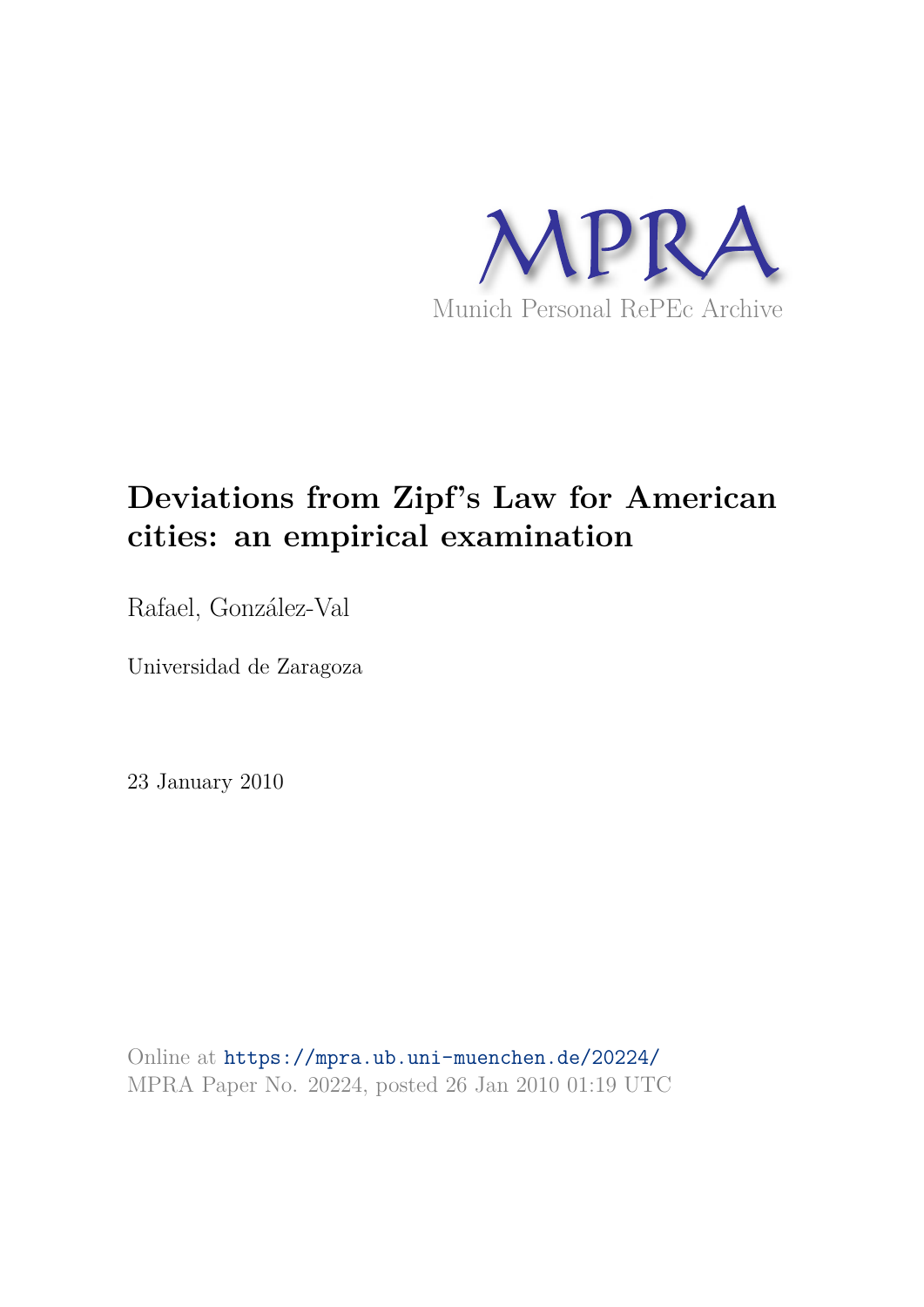## Deviations from Zipf's Law for American cities: an empirical examination

Rafael González-Val

*Departamento de Análisis Económico Universidad de Zaragoza* 

*Abstract:* This paper presents a simple method for calculating deviations between actual city size and the size which would correspond to it with a Pareto exponent equal to one (Zipf's Law). The results show two differentiated behaviours: most cities (80.25%) present a greater size than that which would fulfil Zipf's Law, while small cities (19.75%) tend to be too small. Our aim is to analyse the distribution element by element, using data about city characteristics from all American cities in 2000, and to explain the deviation between the size predicted by Zipf's Law and the actual size of each city. To do this a Multinomial Logit Model is used. The most important variables affecting the probability of a city presenting a negative or positive deviation are per capita income, human capital levels and the percentage of the population employed in some sectors.

*Keywords:* Cities, Zipf's Law, deviations, Pareto distribution, Multinomial logit. *JEL:* C16, R00, R12.

*Address*: Facultad de CC. Económicas y Empresariales, Universidad de Zaragoza, Gran Vía 2, 50005 Zaragoza (Spain). Fax: 34976761996. E-mail: rafaelg@unizar.es.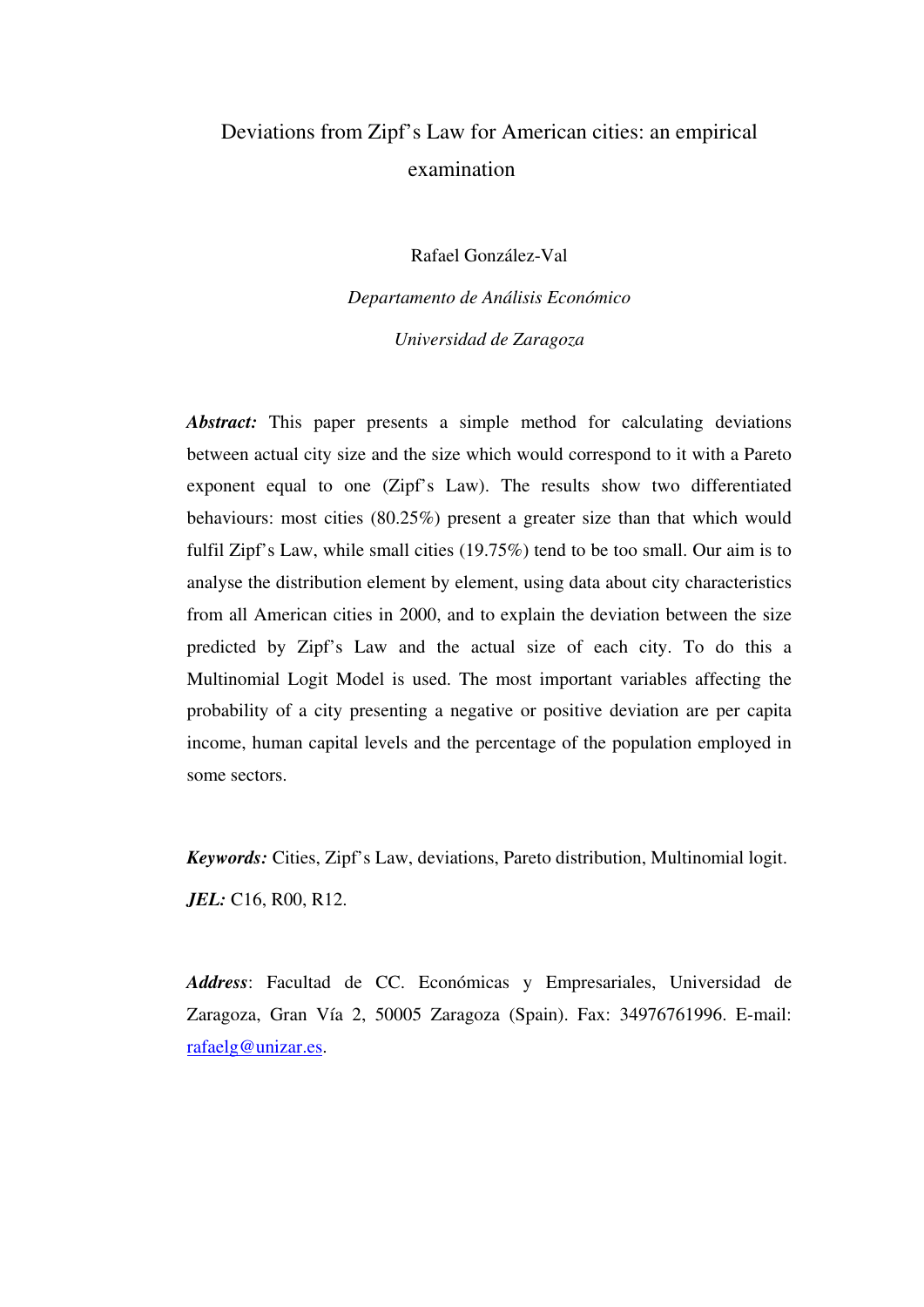#### **1. Introduction**

One of the stylized facts in Urban Economics is that the city size distribution in many countries can be approximated by a Pareto distribution, whose exponent is equal to one<sup>1</sup>. If this is the case, it can be concluded that there is evidence for Zipf's Law<sup>2</sup> (Zipf, 1949). This is an extensively studied empirical regularity in many countries: France (Guérin-Pace, 1995), Greece (Petrakos et al., 2000), China (Song and Zhang, 2002), Malaysia (Soo, 2007), or the United States (US) (Ioannides and Overman, 2003; Black and Henderson, 2003; Eeckhout, 2004; González-Val, 2010).

This empirical regularity has given rise to many theoretical developments explaining the fulfilment of Zipf's Law, justifying it analytically, associating it directly with an equilibrium situation and relating it to proportionate city growth (Gibrat's  $Law<sup>3</sup>$ ), another well-known empirical regularity. Both are considered to be two sides of the same coin. While Gibrat's Law has to do with the population growth process, Zipf's Law refers to its resulting population distribution.

These models have been developed by researchers from various fields (Urban Economics, Statistical Physics, and Urban Geography) with different foundations: productivity or technology shocks (Duranton, 2007; Rossi-Hansberg and Wright, 2007), local random amenity shocks (Gabaix, 1999), asymmetric exchanges among cities based on the variation of offered commodities (Semboloni, 2008), or a random multiplicative growth (Benguigui and Blumenfeld-Lieberthal, 2007). The model due to Gabaix (1999) is especially important because it proves that Zipf's Law is the necessary steady-state city size distribution. Gabaix presents a model based on local random amenity shocks, independent and identically distributed, which through migrations between cities generate Zipf's Law. The main contribution of the work is to justify the fulfilment of Zipf's Law in that cities in the upper tail of the distribution follow similar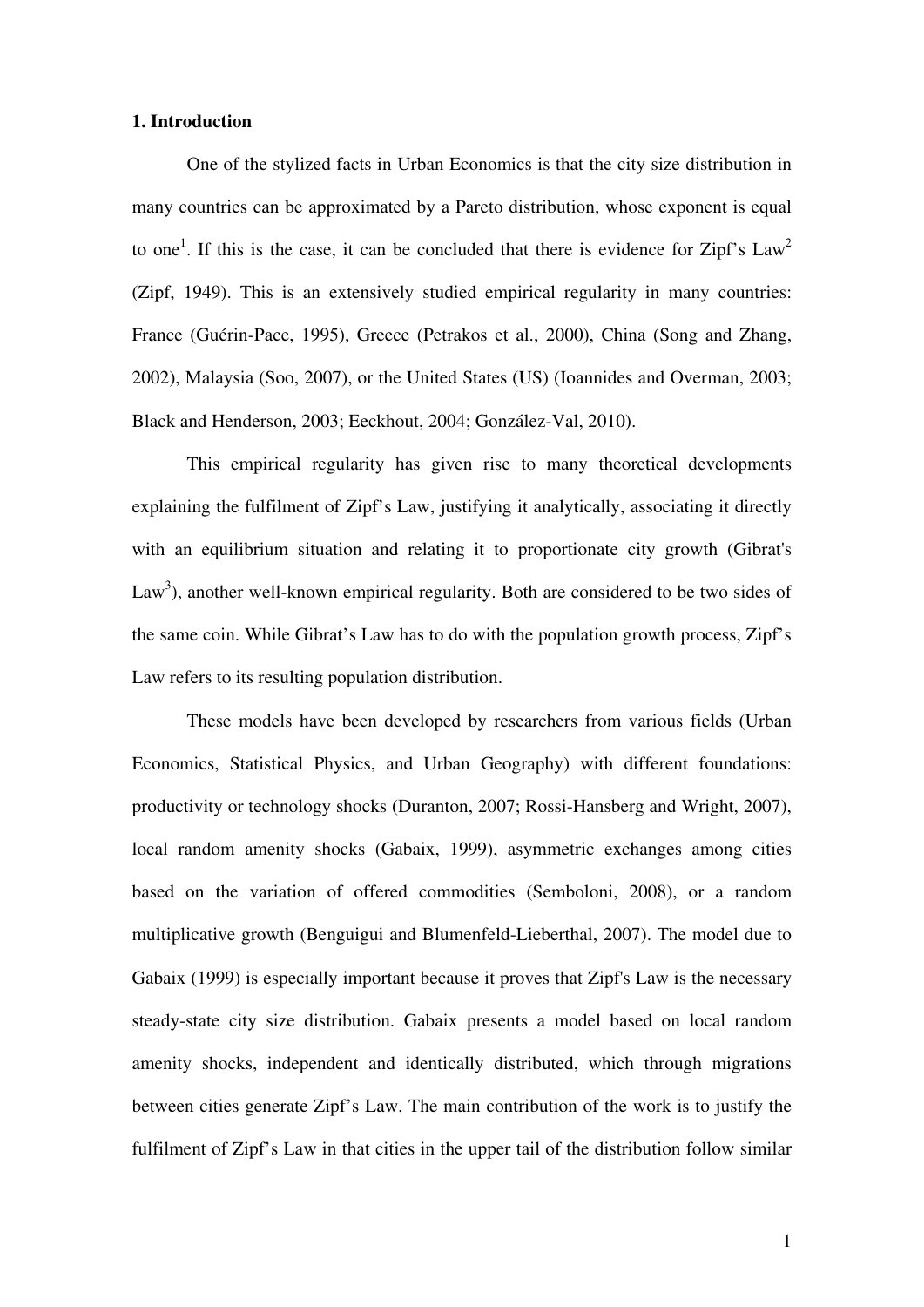growth processes, so that the fulfilment of Gibrat's Law involves Zipf's Law. Recently, Córdoba (2008) concludes that Zipf's Law is equivalent to Gibrat's Law under plausible conditions.

To summarize, the theoretical economic models rest on local externalities, whether amenities or shocks in production or tastes, which must be randomly distributed independently of size, and identify deviations from Zipf's Law with a distribution of these shocks which is not independent of size. Other works also show the empirical relevance of other variables distributed in a clearly heterogeneous manner, such as climate or geographical advantages (access to the sea, bridges, etc), in the growth rate of cities (Black and Henderson, 1998; Beeson et al., 2001).

These theoretical developments arise in response to numerous empirical works which explore the relationship between growth rate and Zipf's Law. In fact, a large part of this literature takes as a reference the case of the United States assuming a Pareto exponent equal to one, since Krugman (1996) used data from metropolitan areas from the Statistical Abstract of the United States and concluded that for 1991 Pareto's exponent is exactly equal to 1.005. For a dynamic analysis, Ioannides and Overman (2003) use data from metropolitan areas from 1900 to 1990 and arrive at the conclusion that Gibrat's Law holds in the urban growth processes and that Zipf's Law is also fulfilled approximately for a wide range of city sizes. However, their results suggest that local values of Zipf's exponent can vary considerably with the size of cities. Nevertheless, Black and Henderson (2003) arrive at different conclusions for the same period (perhaps because they use different metropolitan areas). Zipf's Law would be fulfilled only for cities in the upper third of the distribution, while Gibrat's Law would be rejected for any sample size. These results highlight the extreme sensitivity of conclusions to the geographical unit chosen and to sample size. To close the debate,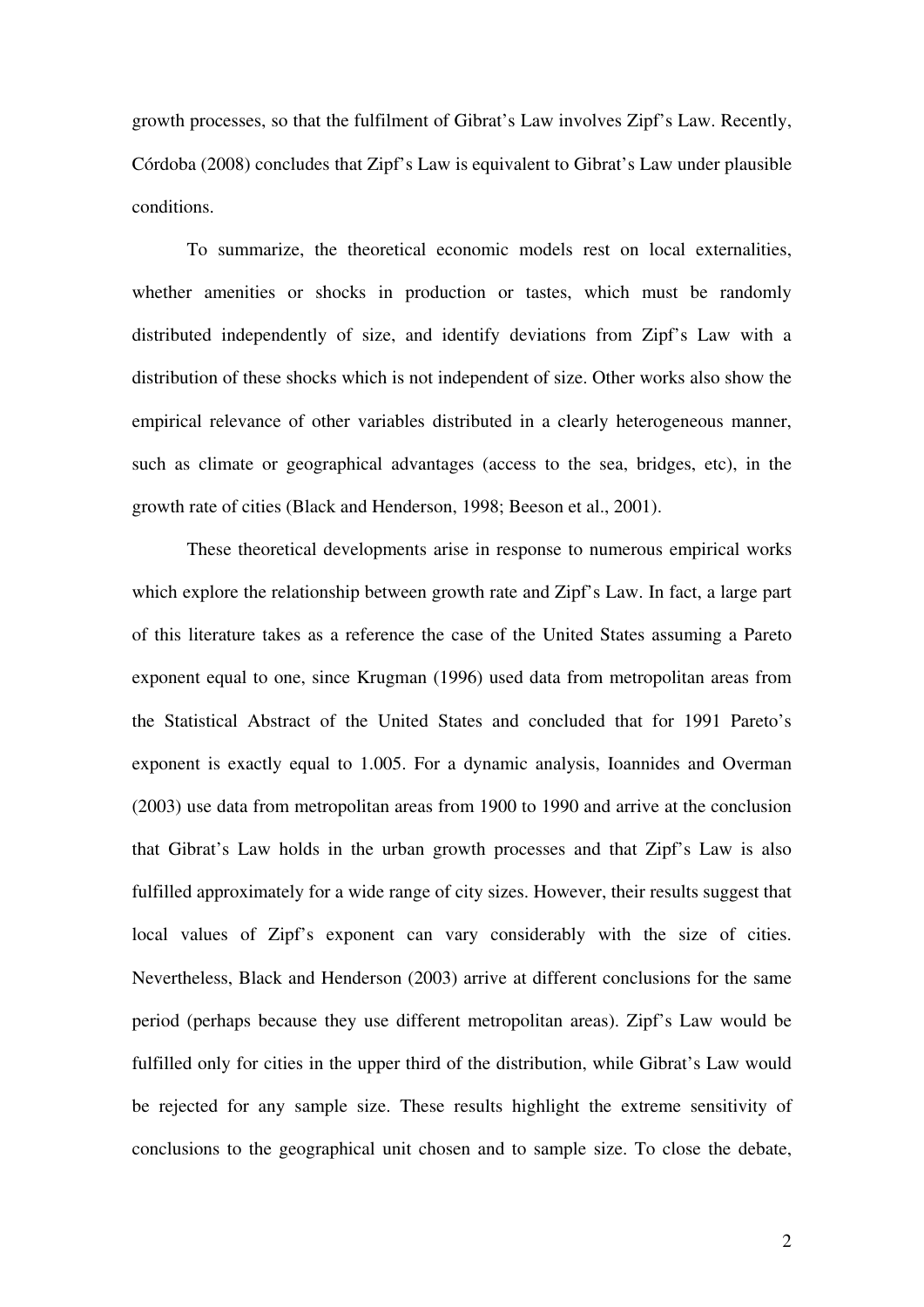Eeckhout (2004) demonstrates that, if we consider all cities for the period 1990 to 2000, the city size distribution follows a lognormal rather than a Pareto distribution, so that the value of Zipf's parameter is not one, as earlier works concluded, but is about 0.5, and Gibrat's Law is also fulfilled for the entire sample.

Thus, if we accept that Zipf's Law is not fulfilled when considering the distribution of American cities, we can ask what factors explain this deviation from an empirical point of view. That is, we can analyse the distribution element by element and explain the deviation between the size predicted by Zipf's Law (associated with a Pareto exponent equal to one) and the actual size of each city, using data on per capita income, employment distribution among sectors, individuals' levels of education, etc; variables which attempt to capture the influence of local externalities. This is the objective of this work, and for this purpose, data from the year 2000 are used, the first census in which the US Census Bureau offers data on all cities (places) without size restrictions.

This question has already been dealt with in the literature, albeit indirectly. On one hand, Ioannides and Overman (2003) contrast the relationship between Zipf's and Gibrat's Laws for the United States using graphical and non-parametric methods, confirming the theoretical results of Gabaix (1999): the explanation for the smaller cities' having a smaller Pareto exponent is that the variance of their growth rate is larger (deviations from Zipf's Law appear due to deviations in Gibrat's Law). On the other hand, there are also works which explore the factors influencing growth rates. For the US, Glaeser and Shapiro (2003) study what factors influence the growth rate of American cities (cities of over 25,000 inhabitants and MSAs) in the decade 1990–2000 using a very wide range of explicative variables (per capita income, average age of the residents, variables about the education level of individuals, temperature, distribution of employment among sectors, public spending per capita, etc.). According to this work,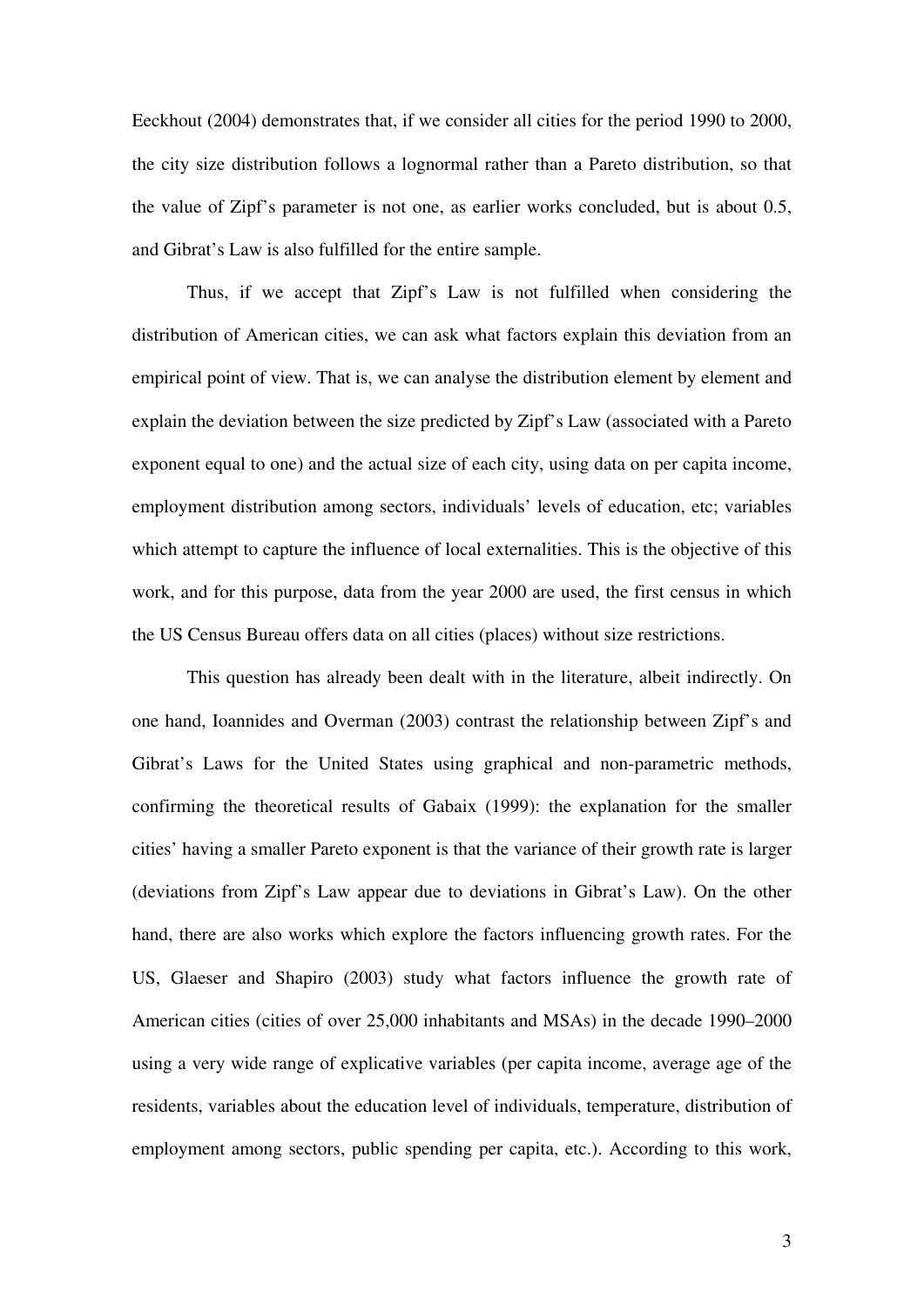the three most relevant variables would be human capital, climate and transport systems for individuals (public or private). For previous periods, Glaeser et al. (1995) examine the growth patterns of the 200 most populous cities in the US from 1960 to 1990 in relation to various initial characteristics of the cities in 1960, and conclude that income growth and city population growth are: (1) positively related to the initial education level, (2) negatively related to initial unemployment, and (3) negatively related to the initial percentage of employment in manufacturing industries.

The approach proposed in this work is simpler and empirically more direct. The only precedent would be the work of Soo (2005), insofar as it explains the differences in the Pareto exponent between different countries using such explicative variables as per capita income, area, population, transport costs, public spending, political variables, etc., with the important difference that as it uses Pareto's exponent per country as a dependent variable, it is comparing entire distributions, while we propose to study the deviation of each of the elements within a single distribution.

Much of the recent empirical work on the size distribution of cities has focused on deviations from Zipf's law (Soo, 2005; Garmestani et al., 2007; Garmestani et al., 2008; Rozenfeld et al., 2008; Michaels et al., 2009; Ioannides and Skouras, 2009; González-Val, 2010). Moreover, other statistical distributions have been proposed instead of the Pareto distribution: lognormal distribution (Parr and Suzuki, 1973; Eeckhout, 2004), q-exponential distribution (Malacarne et al., 2001; Soo, 2007), or even the double Pareto lognormal distribution (Giesen et al., 2009). This paper is in line with this literature.

The next Section sets out the method used to calculate deviations from Zipf's Law. Section 3 presents the variables used to try to explain the deviations. Section 4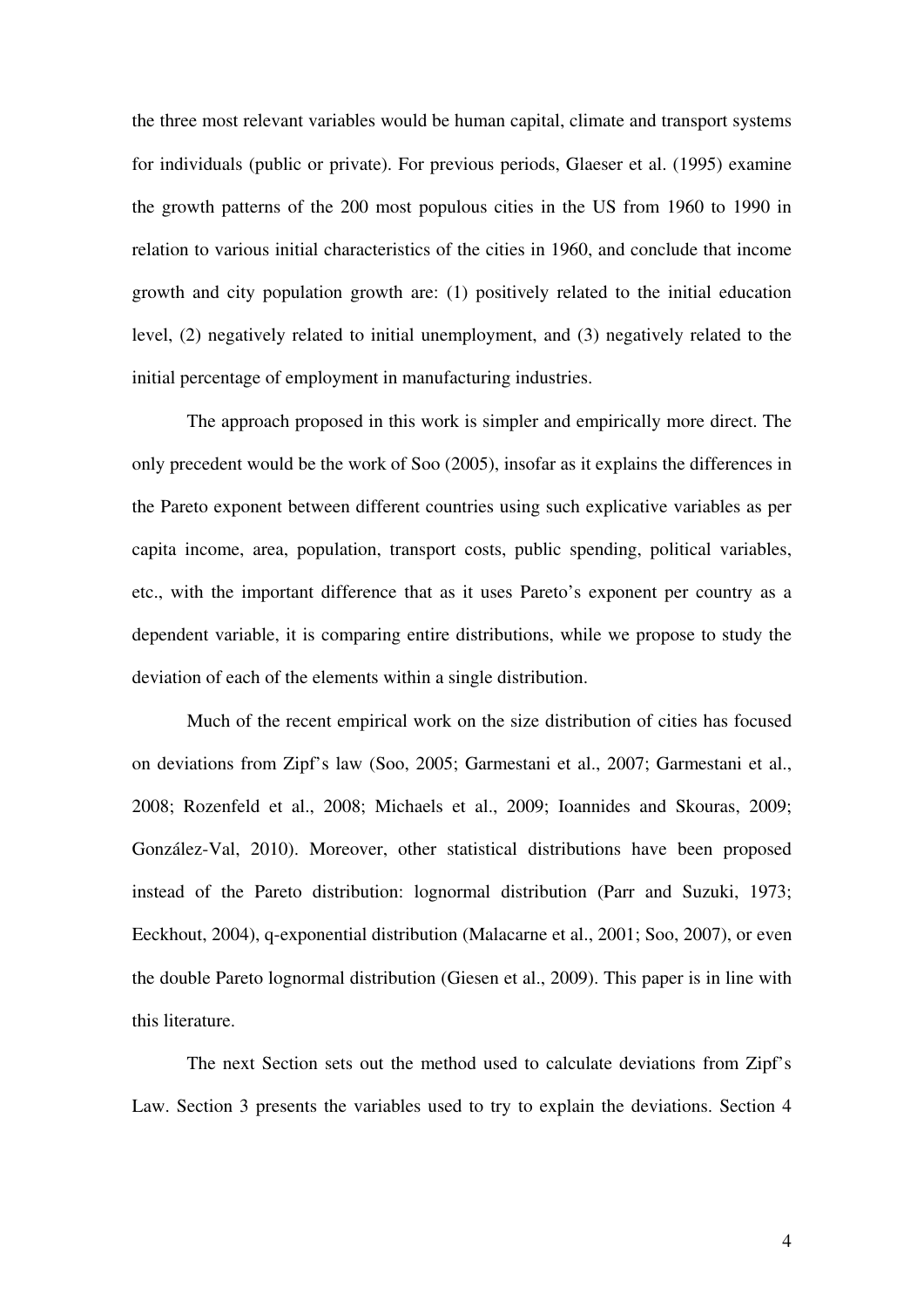shows the empirical model used, a Multinomial Logit Model (MNLM), and analyzes the results obtained. The work ends with our conclusions.

#### **2. Calculating the deviations**

Let *S* be the city size (its population), distributed according to a Pareto distribution. Then, following Eeckhout (2004), the density function  $p(S)$  and the accumulated probability function  $P(S)$  are:

$$
p(S) = \frac{a \underline{S}^a}{S^{a+1}}, \qquad \forall S \ge \underline{S}
$$

$$
P(S) = 1 - \left(\frac{S}{S}\right)^a, \qquad \forall S \ge S
$$

where  $a > 0$  is the Pareto exponent, and  $S$  is the population of the city at the truncation point. The relationship with the empirically observed rank *R* is:

$$
R = \underline{N} \cdot (1 - P(S)) = \underline{N} \cdot \left(\frac{S}{S}\right)^a,
$$

where  $\overline{N}$  is the number of cities above the truncation point. Taking natural logarithms, we obtain the linear specification that is usually estimated:

$$
\ln R = \ln \underline{N} + a \ln \underline{S} - a \ln S + u = K - a \ln S + u,
$$

where *u* represents a random error which we suppose to meet the standard conditions,

$$
E(u) = 0
$$
 and  $Var(u) = \sigma^2$ , and K is a constant,  $K = \ln N + a \ln S$ .

Zipf's Law is an empirical regularity, which appears when the Pareto exponent of the distribution is equal to unity  $(a = 1)$  and means that, ordered from largest to smallest, the size of the second city is half that of the first, the size of the third is a third of the first, and so on (see the excellent surveys of Cheshire, 1999, and Gabaix and Ioannides, 2004, for further explanation; a more interdisciplinary review is given by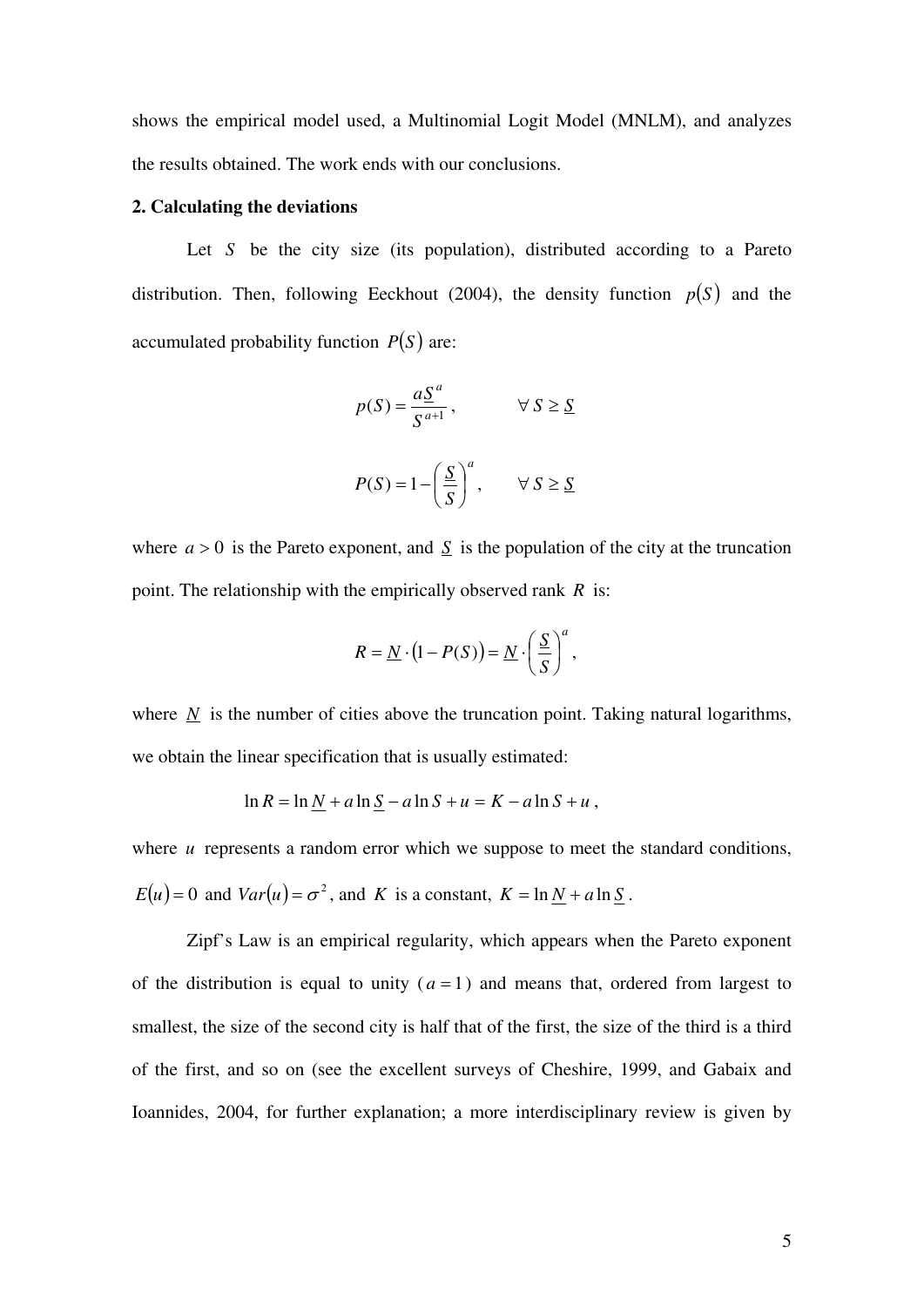Newman, 2006). When  $a = 1$  the above expression can be formulated in deterministic terms:

$$
\ln R = \ln \underline{N} + \ln \underline{S} - \ln S^Z \rightarrow \ln S^Z = \ln \underline{N} + \ln \underline{S} - \ln R, \quad (1)
$$

where  $S^Z$  is the deterministic value of the population of the city when Zipf's Law is fulfilled. This expression can be directly brought back to the rank-size rule  $S = \frac{6}{5}$ ⎠  $S = \frac{\overline{S}}{S}$ ⎝  $\left( S =\right)$ *R*  $S = \frac{S}{R}$ ,

where  $\overline{S}$  is the population of the largest city:

$$
\ln S^Z = \ln \underline{N} + \ln \underline{S} - \ln R \rightarrow \ln S^Z = \ln(\underline{S} \cdot \underline{N}) - \ln R = \ln \overline{S} - \ln R = \ln \left( \frac{\overline{S}}{R} \right),
$$

although it is preferable to leave it in terms of the size of the smallest city, as the most populous is always bigger than predicted by Zipf's Law (Soo, 2005), for various reasons (especially political<sup>4</sup>).

However, if the estimated parameter is other than one and the errors are not white noises, we would obtain an estimated size for each city:

$$
\ln R = \ln \underline{N} + \hat{a} \ln \underline{S} - \hat{a} \ln S + \hat{u} \rightarrow \ln S = \frac{1}{\hat{a}} \cdot \ln \underline{N} + \ln \underline{S} - \frac{1}{\hat{a}} \cdot \ln R + \frac{1}{\hat{a}} \cdot \hat{u} \tag{2}
$$

One of the key points of this methodology is that residues  $(\hat{u})$  are not white noises because, by definition, they represent the difference between the actual distribution and the power law fit. Although there are not many works on this issue, a classical reference is the method of residues by Coleman (1964). The method of residues has been applied to urban modelling by Batty and March (1976) when looking at deviations from a null gravity hypothesis for real data.

Subtracting (2) from (1), we obtain a relationship between the size which fulfils Zipf's Law ( $\ln S^2$  and  $a = 1$ ), and the actual size of the city and the estimated value of the Pareto exponent (ln *S* and  $\hat{a}$ ):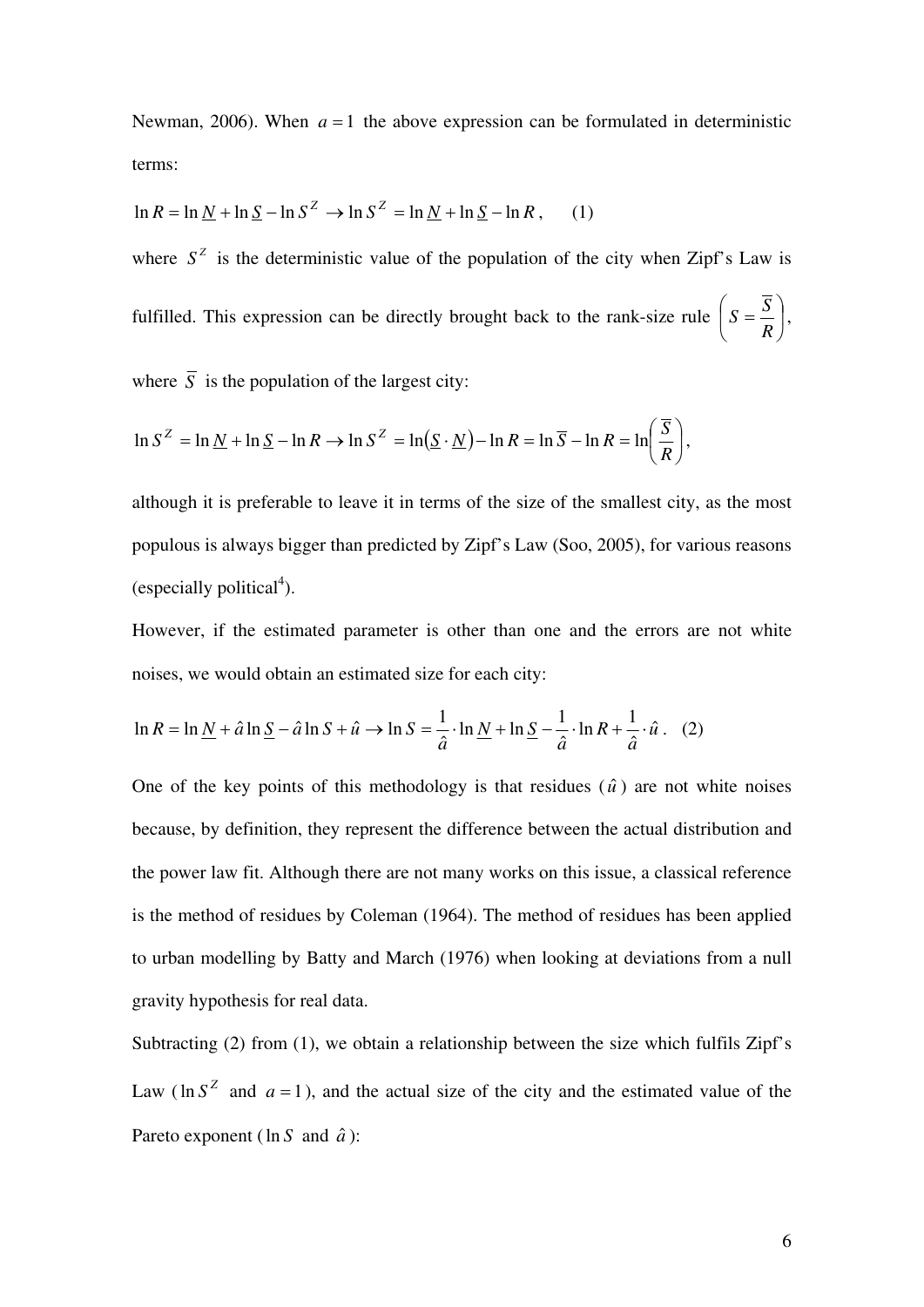$$
\ln S^{z} = \ln S + \left(\frac{1}{\hat{a}} - 1\right) (\ln R - \ln \underline{N}) - \frac{1}{\hat{a}} \cdot \hat{u},
$$

$$
\ln \left(\frac{S^{z}}{S}\right) = \left(\frac{1}{\hat{a}} - 1\right) (\ln R - \ln \underline{N}) - \frac{1}{\hat{a}} \cdot \hat{u}.
$$
(3)

Graphically,  $\ln(S^Z/S)$  represents the distance between the two distributions, the actual and the Pareto distribution corresponding to Zipf's Law. Figure 1 displays histograms for both distributions, for the year 2000. Figure 2 represents the estimation of both density functions through an adaptive kernel. Finally, Figure 3 shows the sample values of  $\ln(S^2/S)$ . The calculation is done by applying (3), and using the entire distribution, 25,000 cities, from New York City with a population of 8,008,278 inhabitants to Paoli town with 42 inhabitants. The  $OLS^5$  estimate of the Pareto exponent is  $\hat{a} = 0.534^{\circ}$ .

As Eeckhout (2004) shows, the actual city size distribution comes close to being a lognormal when the whole sample is considered, and is found to be above the Pareto density function for almost all sample sizes. In fact, Wilcoxon's Rank-sum test offers a p-value of 0.4168 when considering the entire distribution, offering evidence in favour of the null hypothesis of lognormality<sup>7</sup>.

However, for very small cities the behaviour is opposite. This indicates that, in general, cities will have a larger size than would guarantee the fulfilment of Zipf's Law, except for the smallest cities, whose size is much smaller than would correspond to a Pareto distribution. This can be seen in Table 1, showing the values of  $S^Z/S$  for the largest and smallest cities. It is also notable that for larger cities, in the upper-tail of the distribution, deviations are reduced until they almost  $\delta$  disappear, agreeing with the general consensus that Zipf's Law is a phenomenon which mainly appears when considering larger cities. Recently, Eeckhout (2009) has shown that in the upper tail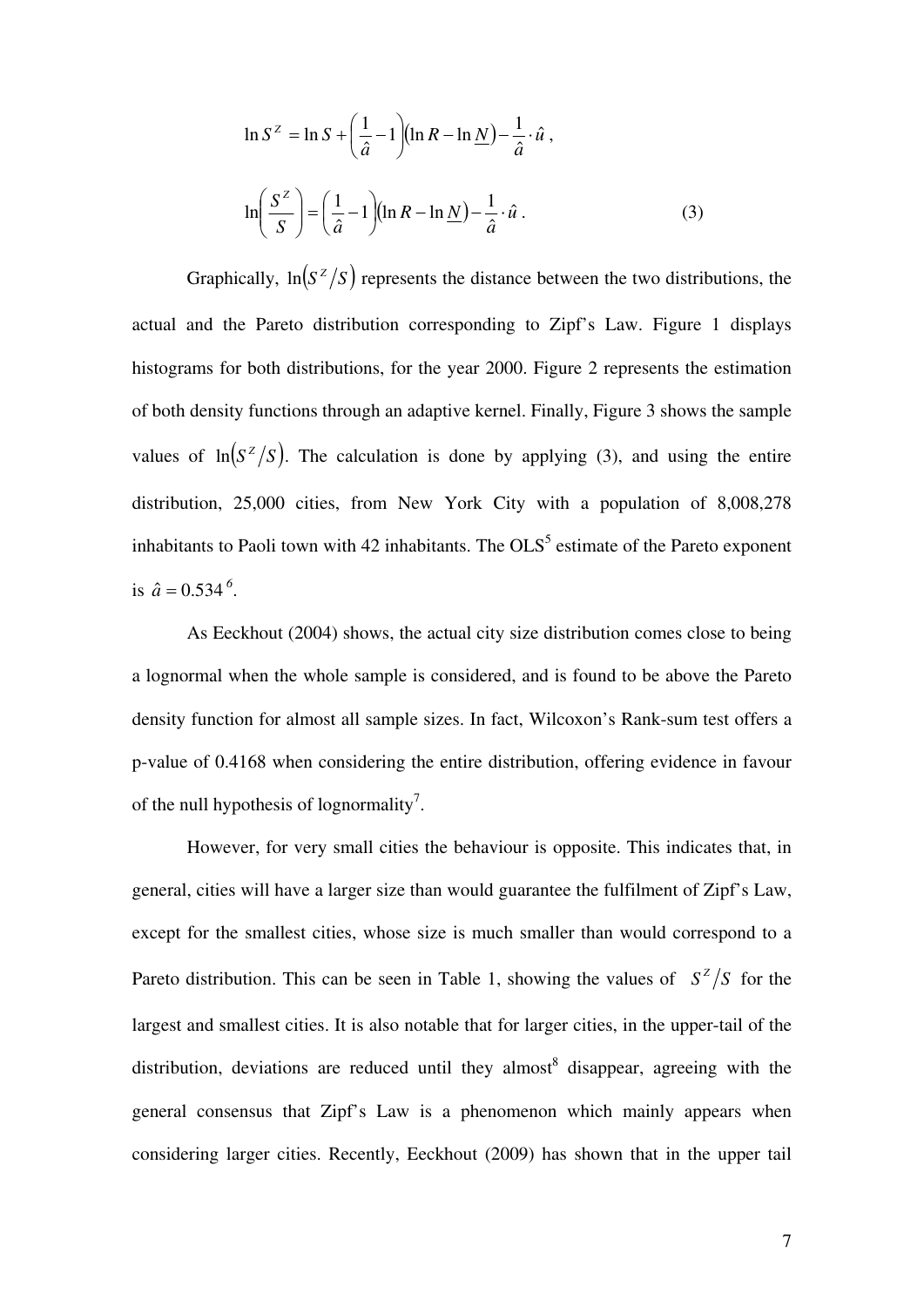both distributions, Pareto and lognormal, can be valid<sup>9</sup>. Figure 2 also shows that there is a point where both density functions cross, after which the actual size is always larger than the size which would fulfil Zipf's Law, although in the upper tail of the distribution both density functions again become  $\text{closer}^{10}$ .

Some recent papers give an economic explanation for deviations from Zipf's Law. Rossi-Hansberg and Wright (2007) identify the standard deviation of industrial productivity shocks as the key parameter which determines dispersion in the city size distribution, Eeckhout (2004) presents a model which also relates the migration of individuals between cities with productive shocks, obtaining as a result a lognormal and non-Pareto distribution of cities, and Duranton (2007) offers a model of urban economics with detailed microeconomic foundations for technology shocks, which are the fundamental drivers of the distribution of city sizes in the steady state.

#### **3. Data description**

There are two main issues in every study on city size distribution: city definition (Rosen and Resnick, 1980; Soo, 2005) and sample size (Parr and Suzuki, 1973; Eeckhout, 2004). Any study that deals with issues relating to city size distribution faces the problem of what is meant by the term "city", as there are various ways of defining a city. Moreover, the geographical unit chosen is closely related to sample size. For example, if data come from Metropolitan Areas, you are imposing an implicit truncation point, because in the US, to qualify as a Metropolitan Statistical Area a city needs to have 50,000 or more inhabitants, or the presence of an urbanised area of at least 50,000 inhabitants, and a total metropolitan population of at least 100,000 (75,000 in New England).

Cheshire (1999) summarizes three possible criteria for sample size selection: a fixed number of cities or a size threshold (Rosen and Resnick, 1980) or a size above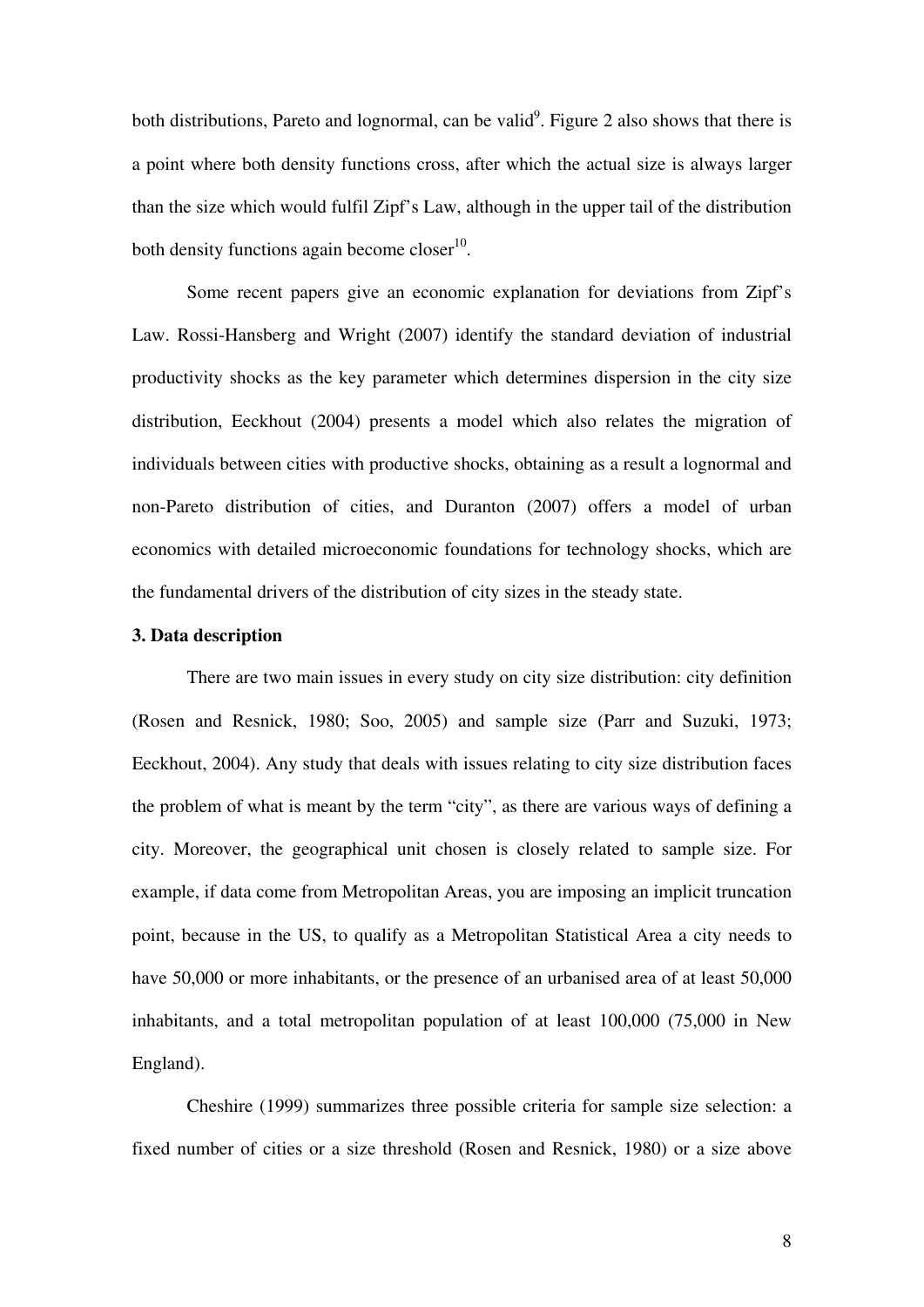which the sample accounts for some given proportion of a country's population (Wheaton and Shishado, 1981). Against this background, Eeckhout (2004) demonstrates the statistical importance of considering the whole sample. If the underlying distribution is the lognormal distribution, then the estimate of the parameter of the Pareto distribution is increasing in the truncation city size and decreasing in the truncated sample population.

Following Eeckhout (2004), we use data for all cities in the United States, without imposing any minimum population truncation point, as our proposal is to cover the entire distribution. Although MSAs make more economic sense<sup>11</sup>, the reason to consider all cities (with legally determined boundaries) is purely statistical: any (explicit or implicit) truncation point leads to biased estimates of the Pareto exponent. We identify cities as what the US Census Bureau calls places<sup>12</sup>. Since the 2000 census, this generic denomination includes all incorporated and unincorporated places. The source of data is the  $2000 \text{ census}^{13}$ .

The US Census Bureau uses the generic term 'incorporated place' to refer to a type of governmental unit incorporated under state law as a city, town (except for the New England states, New York, and Wisconsin), borough (except in Alaska and New York), or village and having legally prescribed limits, powers, and functions. On the other hand, there are 'unincorporated places' (which were renamed Census Designated Places, CDPs, in 1980), which designate statistical entities, defined for each decennial census according to Census Bureau guidelines, comprising a densely settled concentration of population that is not within an incorporated place, but is locally identified by a name. Evidently, the geographical boundaries of unincorporated places may change if settlements move, so that the same unincorporated place may have different boundaries in a different census. They are the statistical counterpart of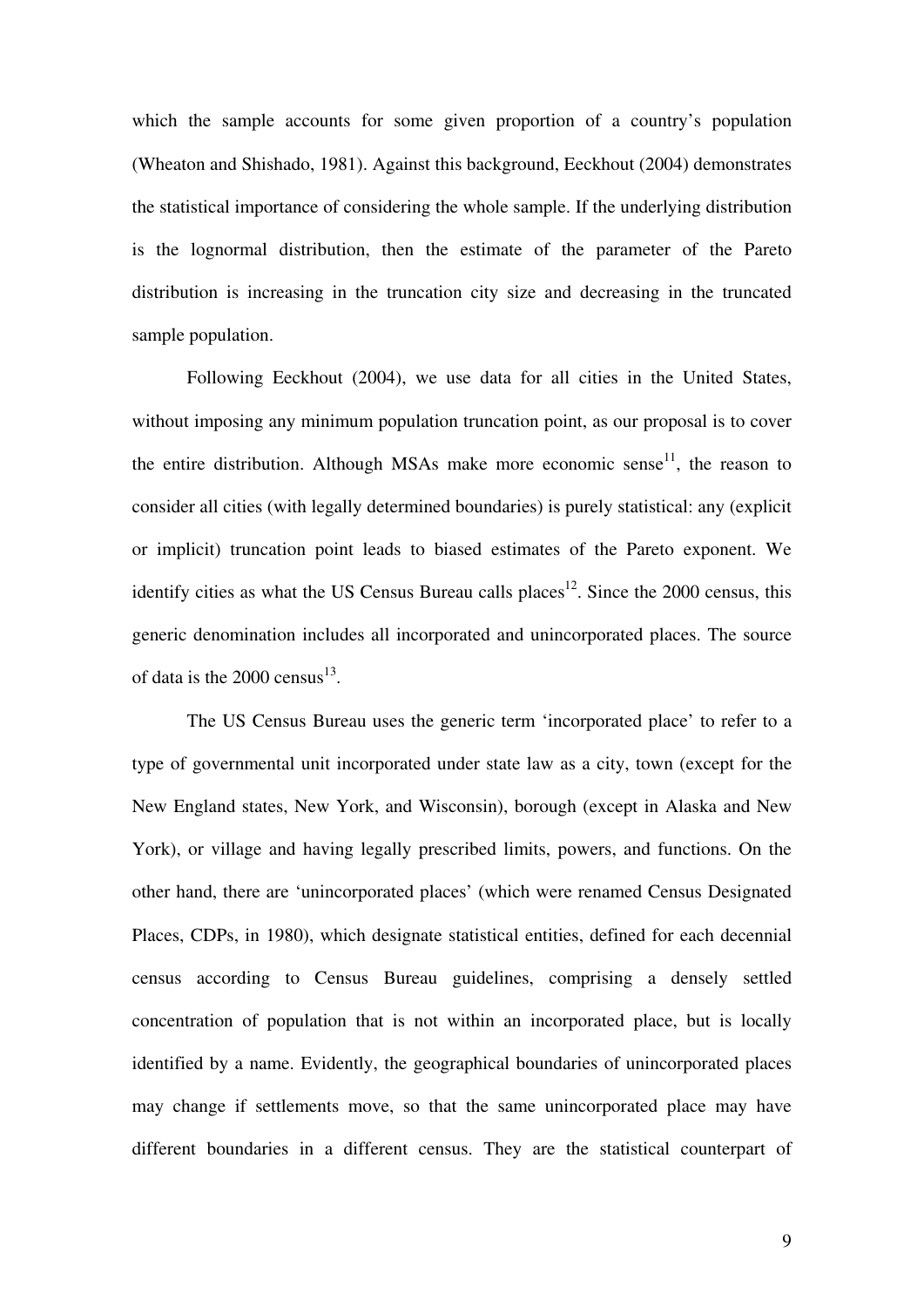incorporated places. The difference between them in most cases is merely political and/or administrative. Thus for example, due to a state law of Hawaii there are no incorporated places in that state; they are all unincorporated.

The US Census Bureau has established size restrictions for the inclusion of unincorporated places, with the main criterion being that they have more than 1,000 inhabitants. The 2000 census is the first to include them all, without size restrictions, and this is why we take only this year. However, there are no data for some of the explicative variables for all cities, slightly reducing the sample size to 23,519 cities. However, the range of city sizes is as wide as possible, from cities of 76 (like Weatherby town, MO) or 91 inhabitants (Alton city, KS) to the largest, New York City, NY, with a population of 8,008,278 inhabitants. Medium size cities are, for example, Colville city, WA (5,004 inhabitants), Lexington city, NE (10,014), or Lake Forest city, IL (20,018).

The chosen explicative variables coincide with those of other studies on urban growth in the United States and city size. These are variables whose influence on city size has been tested empirically by other works (Glaeser et al., 1995; Glaeser and Shapiro, 2003), although our endogenous variable is completely different. We can group them into three types of variables: city characteristics and local external effects variables, human capital variables and productive structure variables. Table 2 presents the variables and gives some descriptive statistics. It is notable that, in general, the standard deviations are fairly high, showing great heterogeneity among the variables chosen when considering all places.

The first group of variables basically aims to gather some of the city characteristics and costs of urban congestion. In the first place we monitor the economic size of the city using per capita income in 1999; it would make no sense to include the

10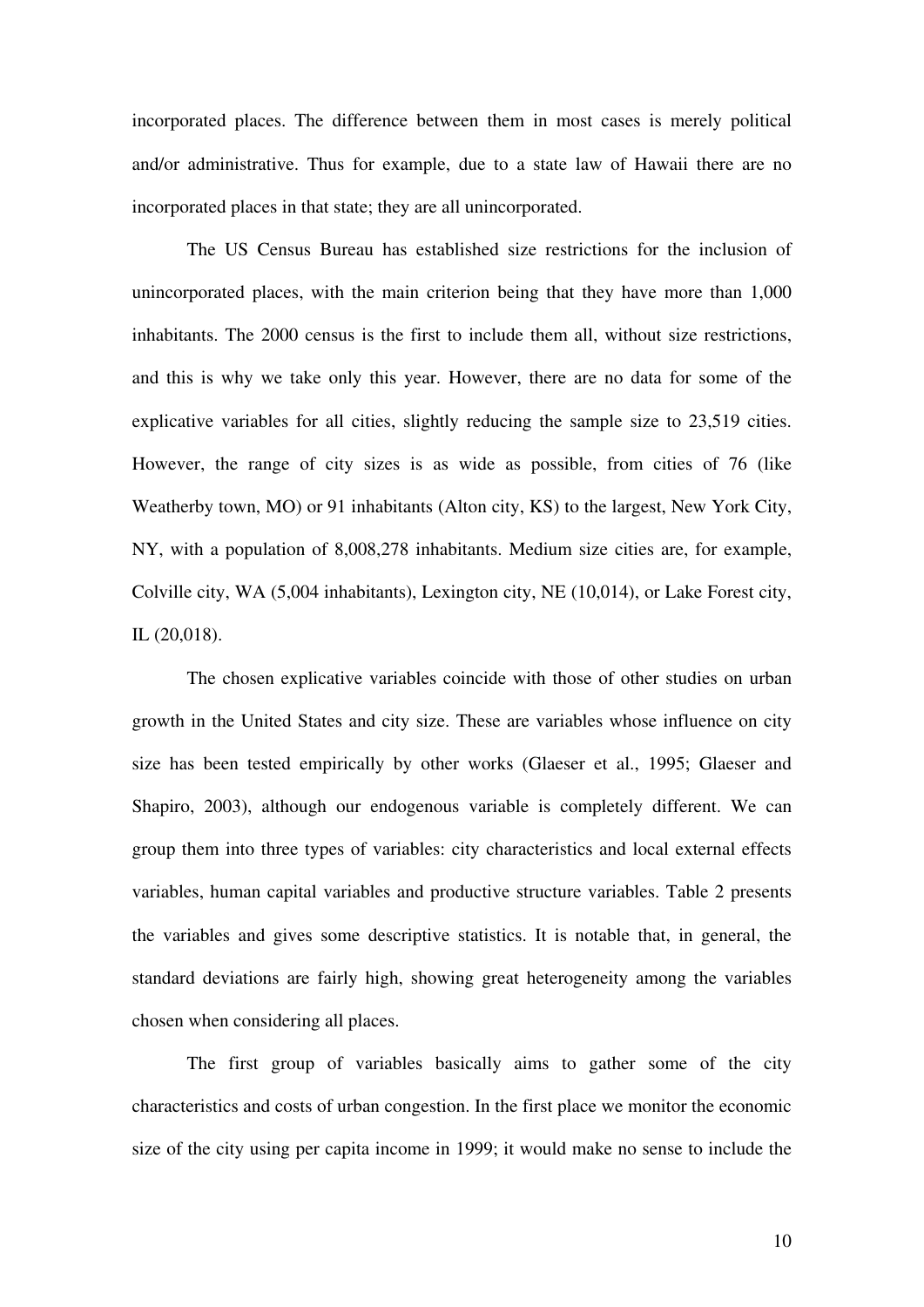population again, as it has already been used to calculate deviation. We also include two variables which reflect the age of the city: the variable "percent housing units built 1939 or earlier" which we use as a proxy for the physical age of cities, and the variable "total population: median age", which reflects the age of the city's inhabitants.

One of the most typical congestion costs is the increased cost of housing as the city size increases (taking into account that the supply of housing tends to be fairly rigid and responds slowly to increases in demand). Glaeser et al. (2006) analyse the role of the housing supply in urban and productivity growth in the US. We attempt to capture this effect through the variable "percent owner-occupied housing units with a mortgage; contract to purchase; or similar debt", as it is to be expected that as housing prices rise, more individuals will be obliged to incur mortgages or other debts. Commuting costs are another characteristic congestion cost of urban growth and are included explicitly in some theoretical models. That is, the idea that as the population of a city grows, so do the costs in terms of time for individuals to get from their homes to their places of work. To capture this effect we use the variable "workers 16 years and over who did not work at home: Median travel time to work (in minutes)".

The last two variables in this group refer to the division produced in United States cities depending on whether they are built around public transport or private cars. As Glaeser and Kahn (2004) show, in the last few decades, the model of United States cities has been characterised by being built around private cars, while public transport loses importance.

Regarding human capital variables, there are many works demonstrating the influence of human capital on city size, as cities with individuals with higher levels of human capital tend to grow more. Simon and Nardinelli (2002) analyse the period 1900–1990 for the US and conclude that cities with individuals with greater levels of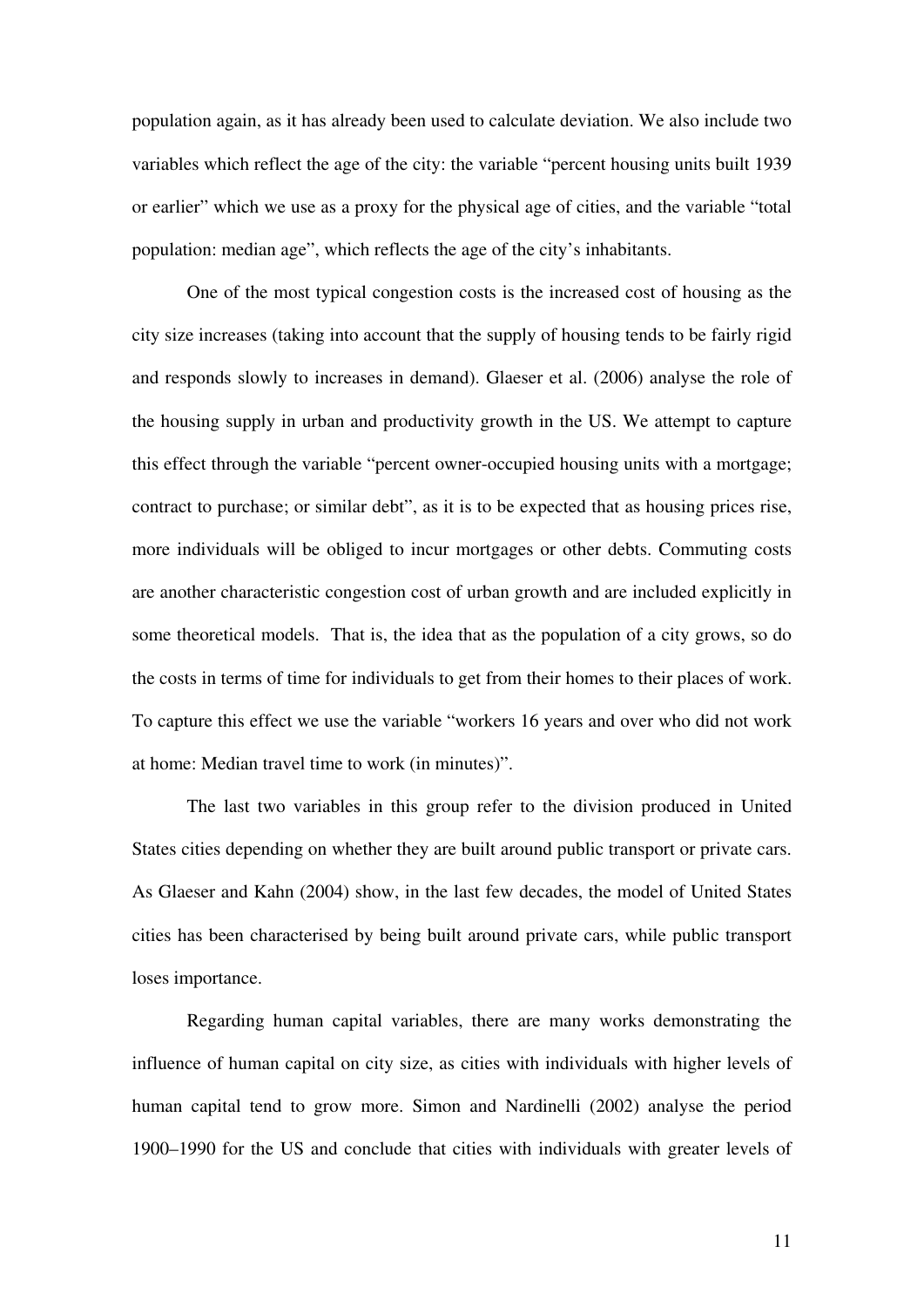human capital tend to grow more, and Glaeser and Saiz (2003) analyse the period 1970– 2000 and show that this is due to skilled cities being more productive economically. We take two human capital variables: "percent population 25 years and over: High school graduate (includes equivalency) or higher degree" and "percent population 25 years and over: Some college or higher degree". The former represents a wide concept of human capital, while the second centres on high educational levels (some college, Associate degree, Bachelor's degree, Master's degree, Professional school degree, and Doctorate degree).

The third group of variables, referring to productive structure, contains the sectorial distribution of employment. The distribution of labour among different productive activities provides valuable information on other aspects of a city. Thus, the level of employment in the primary sector (agriculture; forestry; fishing and hunting; and mining) also represents by proxy the natural physical resources of the city (farming land, sea, etc.). This is also a sector which, like construction, is characterised by constant or even decreasing returns to scale.

Employment in manufacturing informs us of the level of local economies of scale in production, as this is a sector which normally presents increasing returns to scale. The level of pecuniary externalities also depends on the size of the industrial sector. Marshall put forward that: (i) the concentration of firms of a single sector in a single place creates a joint market of qualified workers, benefiting both workers and firms; (ii) an industrial centre enables a larger variety at a lower cost of concrete factors needed for the sector which are not traded, and (iii) an industrial centre generates knowledge spillovers. This approach forms part of the basis of economic geography models, along with circular causation: workers go to cities with strong industrial sectors, and firms prefer to locate nearer larger cities with bigger markets. Thus,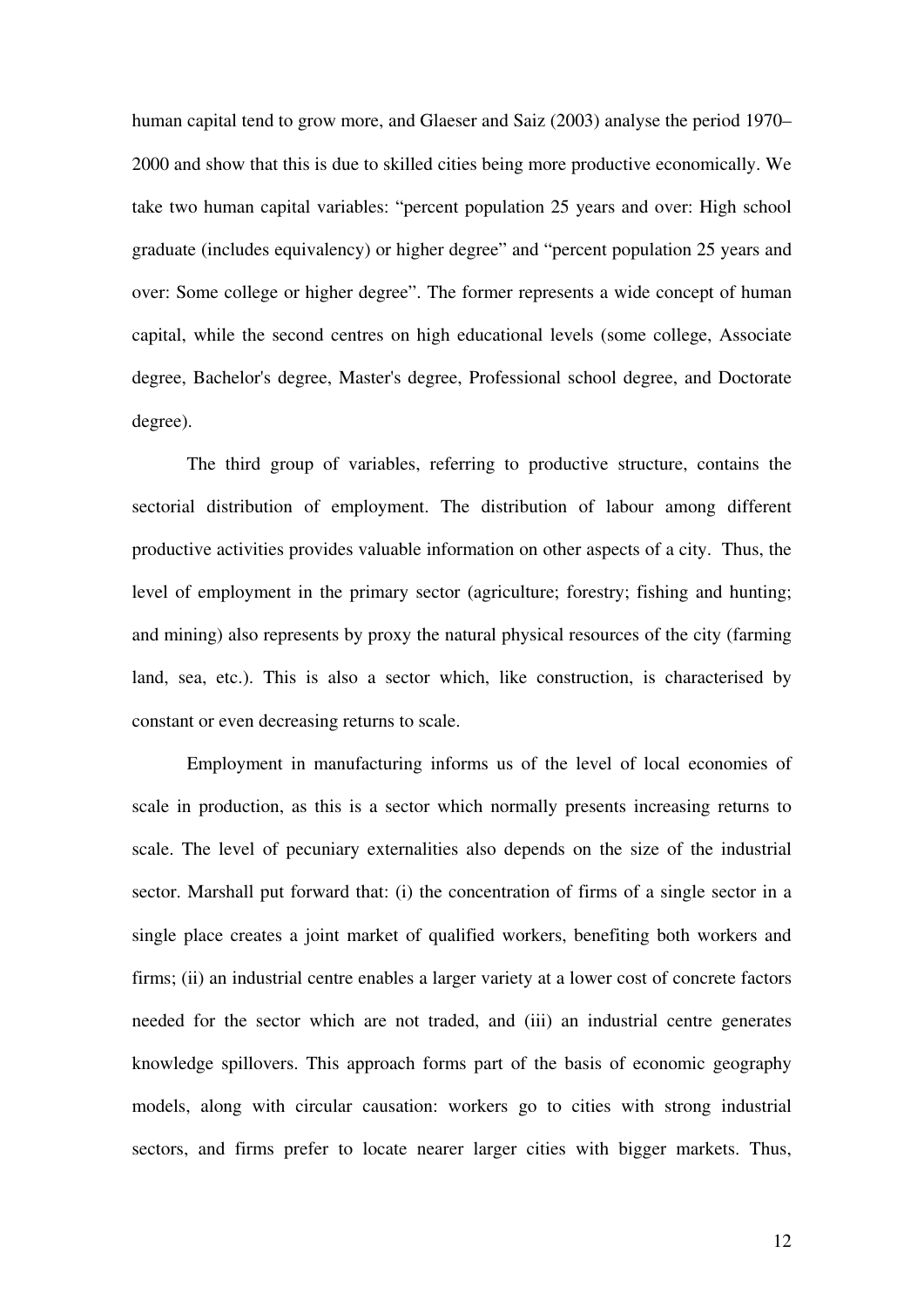industrial employment also represents a measurement of the size of the local market. Another proxy for the market size of a city is employment in commerce, whether retail or wholesale.

#### **4. Empirical model and results**

#### **4.1 Empirical model**

Unfortunately we have data for a single period only, the year 2000, as the census for the year 2000 is the first to include all places without size restrictions, and we wanted to consider the entire sample<sup>14</sup>. Also, our endogenous variable, deviation from the size which satisfies Zipf's Law, presents two clearly differentiated behaviours, so that the interpretation of the influence of either of the explicative variables cannot be unequivocal, as happens with standard regressions. We define the deviation from the size of Zipf's Law size as  $\ln(S^2/S)$ , which is calculated with equation (3). This specification implies that the deviation for cities with a larger size than would fulfil Zipf's Law will be negative. This is the majority case, as shown in Figure 3. To be concrete, of 23,519 cities in the sample, 18,874 present a negative deviation (80.25%). Meanwhile, for the remaining 4,645 cities (19.75% of the sample), the deviation is positive as their sizes are less than would fulfil Zipf's Law.

All of this leads us to use a Multinomial Logit Model (MNLM), which solves the problems described above. It consists of transforming our dependent variable into categories, enabling us to differentiate specifically between the two behaviours observed (positive and negative deviations). As a consequence, that the results of the estimations will give us information about the probability (but not causality) of each variable affecting each category.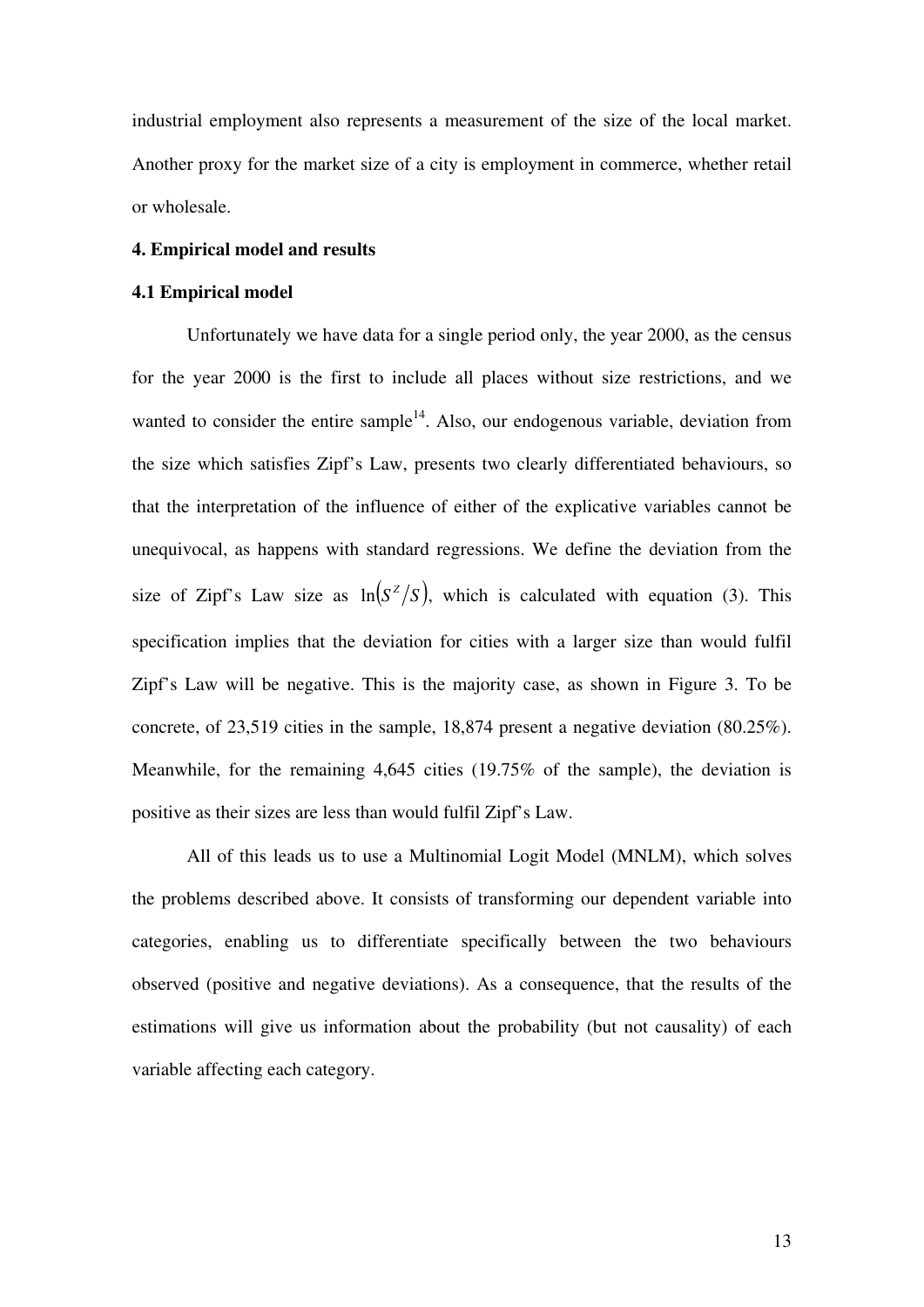Based on the deviations  $\ln(S^Z/S)$  calculated from equation (3), we construct four categories  $(K = 1,2,3,4)$  by applying the following criterion, which allows for the way that  $\ln(S^Z/S)$  ranges from -2 to 2, as shown in Figure 3:

 $\arcsin\left( \frac{\text{Strong negative deviation}}{\text{Area}} \right) \rightarrow K = 1 \text{ if } -2 < \ln(S^Z/S) < -1.2$  (7,039 places) Medium negative deviation  $\rightarrow K = 2$  if  $-1.2 < \ln(S^2/S)$ Weak negative deviation  $\rightarrow$   $K = 3$  if  $-0.6 < \ln(S^Z/S) < 0$  (4,828 places) Positive deviation  $\rightarrow$   $K = 4$  if  $0 < \ln(S^z/S) < 2$  (4,645 places)  $\frac{1}{2}$ Positive deviation  $\rightarrow$  $\overline{a}$ ⎨ Medium negative deviation  $\rightarrow K = 2$  if  $-1.2 < \ln(S^2/S) < -0.6$  (7,007 places)

This criterion enables us to differentiate between those cities presenting a negative deviation (80.25%), whose size is greater than that predicted by Zipf's Law – grouped in categories 1, 2 and  $3$  – and those cities (19.75%) for which the deviation is positive, as their size is less than the size fulfilling Zipf's Law. This particular grouping also ensures that the groups are as homogeneous as possible in size.

With the MNLM, we estimate a separate binary logit for each pair of categories of the dependent variable. Formally, the MNLM can be written as:

$$
\ln \phi_{m|b} = \ln \frac{\Pr(K = m|\mathbf{x})}{\Pr(K = b|\mathbf{x})} = \mathbf{x}'\beta_{m|b} \quad \text{for } m = 1 \text{ a } J \,, \tag{4}
$$

where  $b$  is the base category (in our case this is category 1, as it contains more cities),  $J = 4$  and **x** is the vector of explicative variables, reflecting local external effects, human capital or productive structure<sup>15</sup>. We propose to study how these explicative variables affect the probability of a city being in one or another category, that is, presenting a positive or negative deviation (greater or smaller). For example, if the percentage of the population with higher education (some college or higher degree) increases, does this increase the probability of the city size being larger than the size it would have if Zipf's Law were fulfilled? And, if so, will we be able to know if this is a strong, medium or weak deviation (which of the three categories with a negative deviation will be most likely)?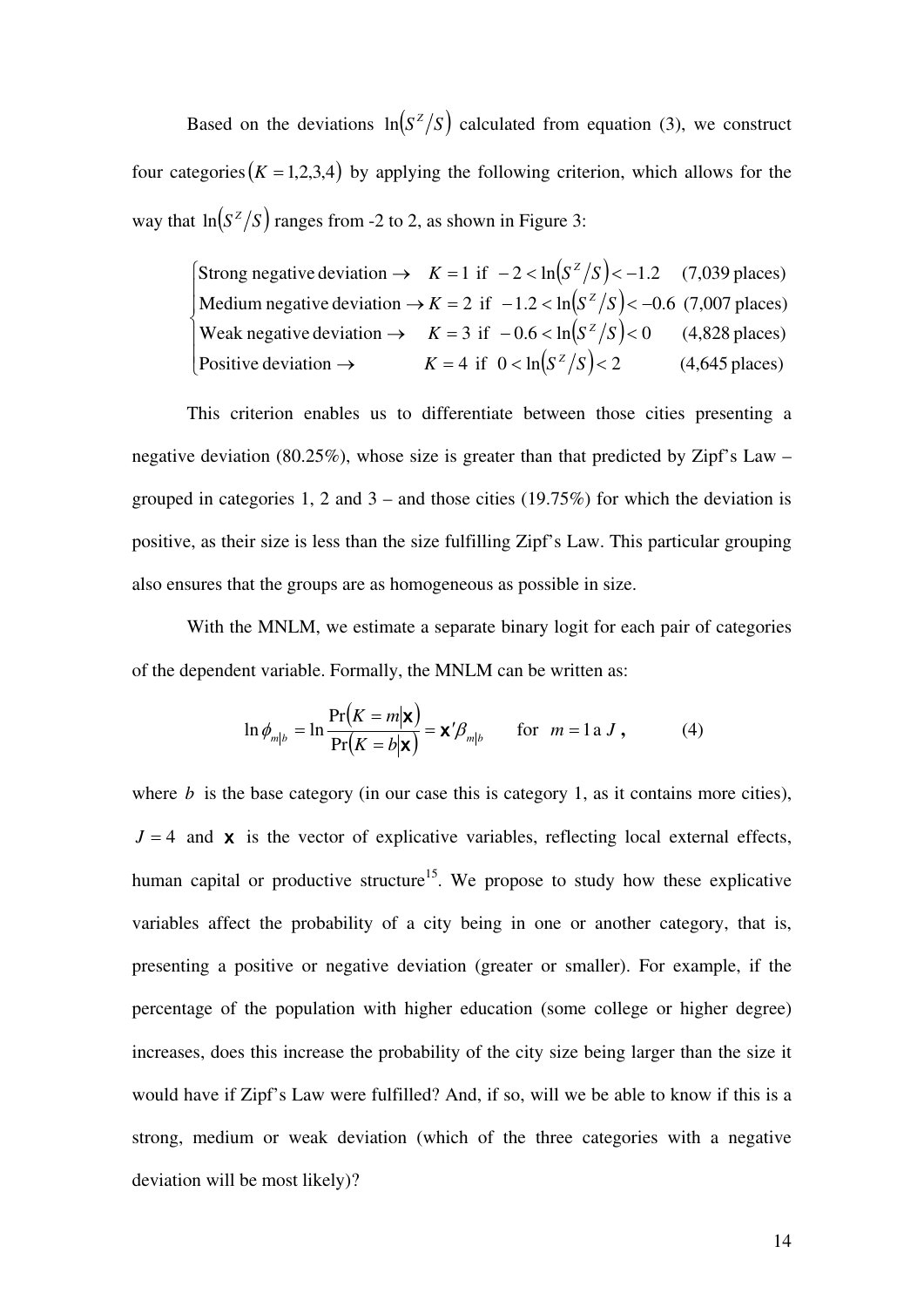To deal with these questions we use odds ratios (also referred to as factor change coefficients). Holding other variables constant, the factor change in the odds of outcome *m* versus outcome *n* as  $x_i$  increases by  $\delta$  equals:

$$
\frac{\phi_{m|b}(\mathbf{x}, x_i + \delta)}{\phi_{n|b}(\mathbf{x}, x_i)} = e^{\beta_{i,m|n}\delta}.
$$
\n(5)

Thus, if the amount of change is  $\delta = 1$ , the odds ratio can be interpreted as follows: for a unit change in  $x_i$ , it is expected that the odds of *m* versus *n* change by a factor of  $e^{\beta_{i,m|n}}$ , holding all other variables constant.

#### **4.2 Results**

The estimated values of the  $\beta$  coefficients are shown in Table 3; 1 is the base outcome. This model includes many coefficients, making it difficult to interpret the effects for all pairs of categories. To understand the effect of a variable, one needs to examine the coefficients for comparisons among all pairs of outcomes.

To simplify the analysis, odds-ratio plots have been developed, shown in Figures 4, 5 and 6 for each of the three groups of variables. An odds-ratio plot makes it easy to quickly see patterns in results for even a complex MNLM. Moreover, to analyze the effect of each variable on the change in probability of a city being in one category or another, Table 4 shows the marginal effects for each category and the absolute average change in probability.

In an odds-ratio plot, the independent variables are each represented on a separate row, and the horizontal axis indicates the relative magnitude of the  $\beta$ coefficients (see Table 3) associated with each outcome. The numbers which appear (1, 2, 3 or 4) are the four possible outcomes, the categories which we previously constructed. The additive scale on the bottom axis measures the value of the  $\beta_{i,m|n}$  s. The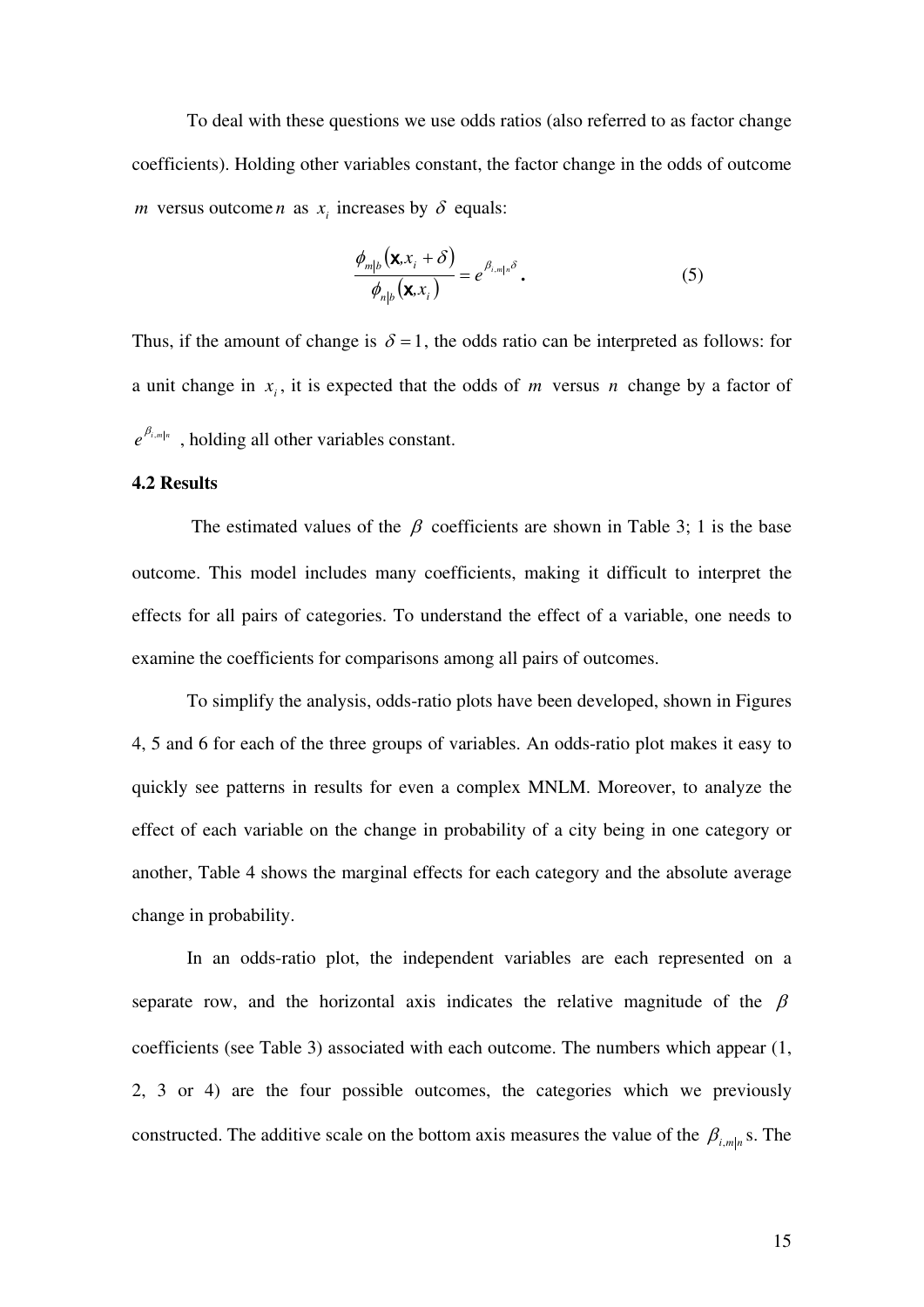multiplicative scale on the top axis measures the  $e^{\beta_{i,m}|n}$  s. The 1s are stacked on top of one another because the plot uses outcome 1 as its base category (as this has most cities) for graphing the coefficients.

These plots reveal a great deal of information (for more details, see Long and Freese, 2006). To begin, if a category is to the right of another category, it indicates that increases in the independent variable make the outcome to the right more likely. Also, the distance between each pair of categories indicates the magnitude of the effect. And when a line connects a pair of categories this indicates a lack of statistical significance for this particular coefficient, suggesting that these two outcomes are "tied together".

#### *City characteristics and External local effects variables*

Table 4 shows that the variable presenting the greatest absolute average change in probability (0.0428) is the per capita income in 1999. Also, Figure 4 shows how, given an increase of one unit in the logarithm of per capita income, the most likely category is, by a long way, 1 (strong negative deviation). This means that increases in the per capita income of the city increase the probability of a strong negative deviation, that is, that larger cities in economic terms will probably be cities with a much larger population than predicted by Zipf's Law.

Regarding the variable which we use to try to reflect commuting costs, "median travel time to work (in minutes)", at first glance the effect is the opposite of what we expected. In principle, the larger the size of the city, the longer the median travel time which workers must bear. However, Figure 4 shows category 4 as more likely, which would indicate that, given an increase of one unit of the median travel time, the most likely outcome is that the size of this city will be less than would correspond with a Pareto exponent equal to one. Therefore, this probability must be interpreted the other way around: the probability of the median travel time to work increasing is greater in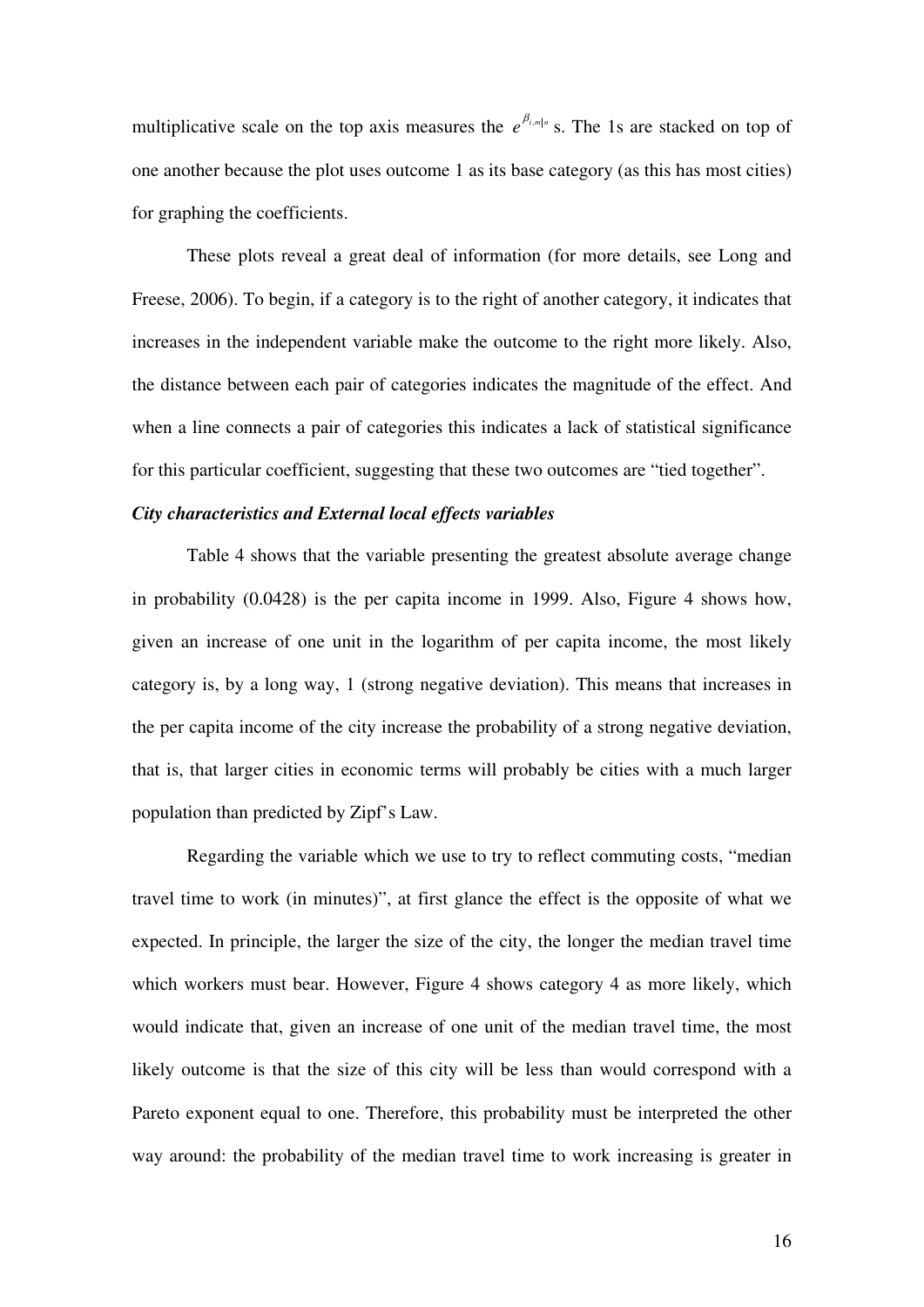smaller cities, as in very large cities it is very possible that commuting costs are close to their maximum value.

It should also be noted that the two variables used as proxies for age of the cities present very similar behaviour. In both cases, the greater the average age of the total population or "percent housing units: Built 1939 or earlier", the greater the probability of the city presenting a positive deviation (category 4). That is, the cities with the oldest inhabitants or which were founded before "1939 or earlier" have a greater probability of having a population lower than would correspond to a Pareto exponent equal to one. One possible explanation<sup>16</sup> is administrative; if boundaries are very slowly adjusted via annexation, the older cities are more likely to be hemmed in and less likely to adjust, and more likely to be below their size as predicted by Zipf's Law.

Neither do the two variables introduced to reflect the division produced in US cities depending on whether they were built around public transport or private cars show clearly differentiated behaviour, and for some categories they even lack of statistical significance. The signs of marginal effects by category coincide in both variables, although the variable "public transportation" presents a higher absolute average change in probability (0.0056 versus 0.0016). Figure 4 shows that for both variables the most likely outcome is a medium negative deviation (category 2)**.**

Finally, the variable "percent owner-occupied housing units with a mortgage; contract to purchase; or similar debt", which we use as a proxy for urban congestion costs through housing prices, presents the expected behaviour. As the price of housing increases, more individuals are obliged to resort to mortgages or similar debts. Figure 4 shows category 1 (strong negative deviation) as the most likely outcome; this indicates that the cities with very high housing prices, and thus a high congestion cost, are a long way from the size predicted by Zipf's Law.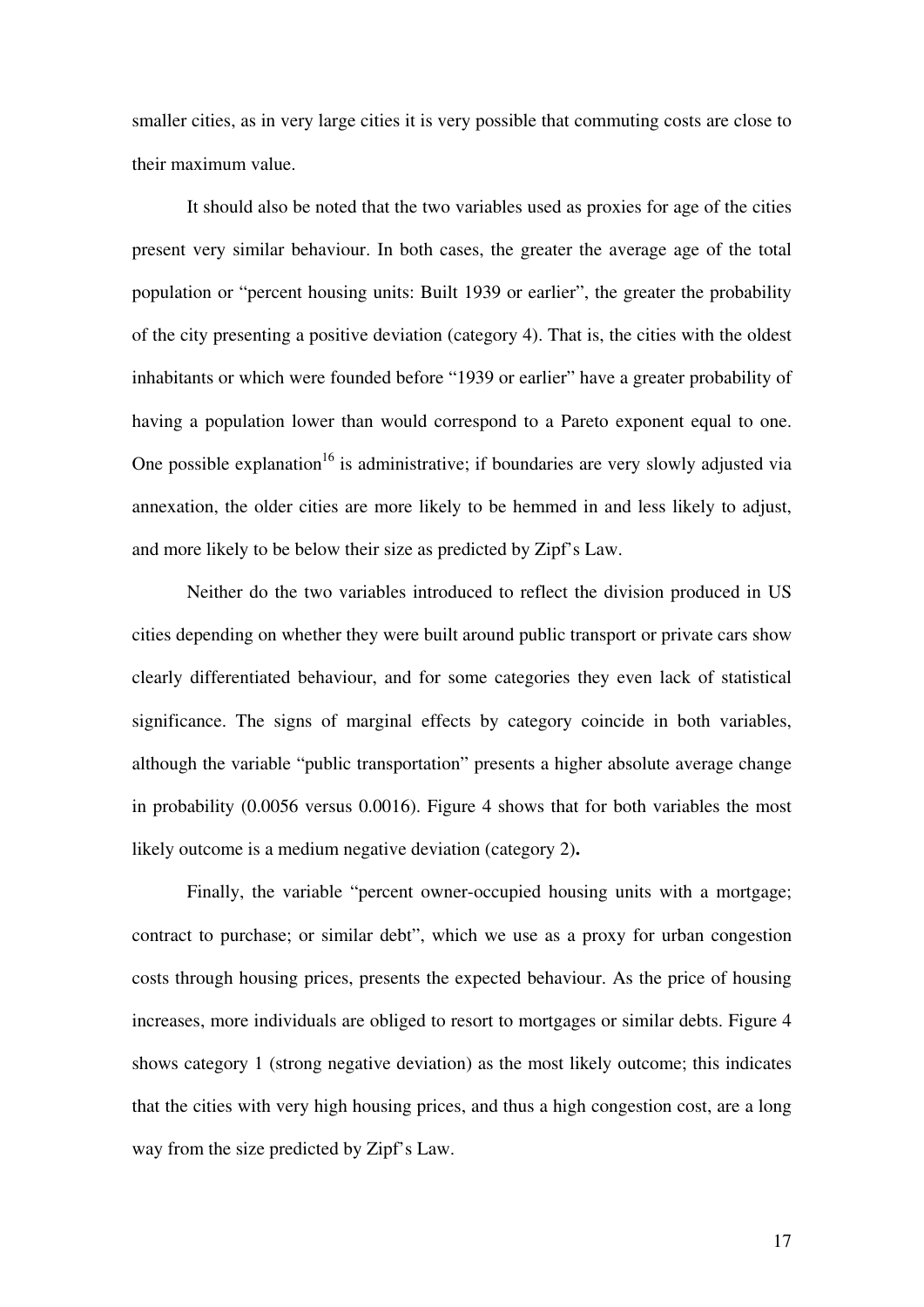#### *Human capital variables*

The results show opposing behaviour for the two human capital variables we introduced. Thus, the signs of marginal effects by category (Table 4) are opposite and Figure 5 shows how the most likely outcomes are the opposite categories (1 and 4), a strong negative deviation and a positive deviation. Thus, increases in the more educated percentage of the population makes it more likely that the city size is much larger than the size fulfilling Zipf's Law, while if there is a higher percentage with further education in its wider human capital sense (high school graduate or higher degree) the most likely outcome is that the city will be smaller than would correspond with a Pareto exponent equal to one<sup>17</sup>. This result must be seen in relation to that obtained for per capita income, as education is usually closely related to per capita income. We have seen how, with increases in both variables, the most likely outcome is that city size will be much higher than predicted by Zipf's Law.

#### *Productive structure variables*

Table 4 shows that the sector of activity presenting the greatest absolute average change in probability (0.0131) is the primary sector (agriculture; forestry; fishing and hunting; and mining). If we interpret this variable as a proxy for the natural physical resources available to the city (farmlands, sea, etc.), Figure 6 shows category 4 (positive deviation) as the most likely outcome by a large margin. That is, more natural resources and higher employment in the primary sector mean a higher probability of city size being lower than would fulfil Zipf's Law. This result coincides with the traditional interpretation of employment in the agricultural sector in theoretical models as a force for dispersion of economic activity, since the pioneering paper of Krugman (1991).

The other employment sector identified as a dispersing force is construction, as it is closely related to housing  $space^{18}$ . The results show that the variable "construction"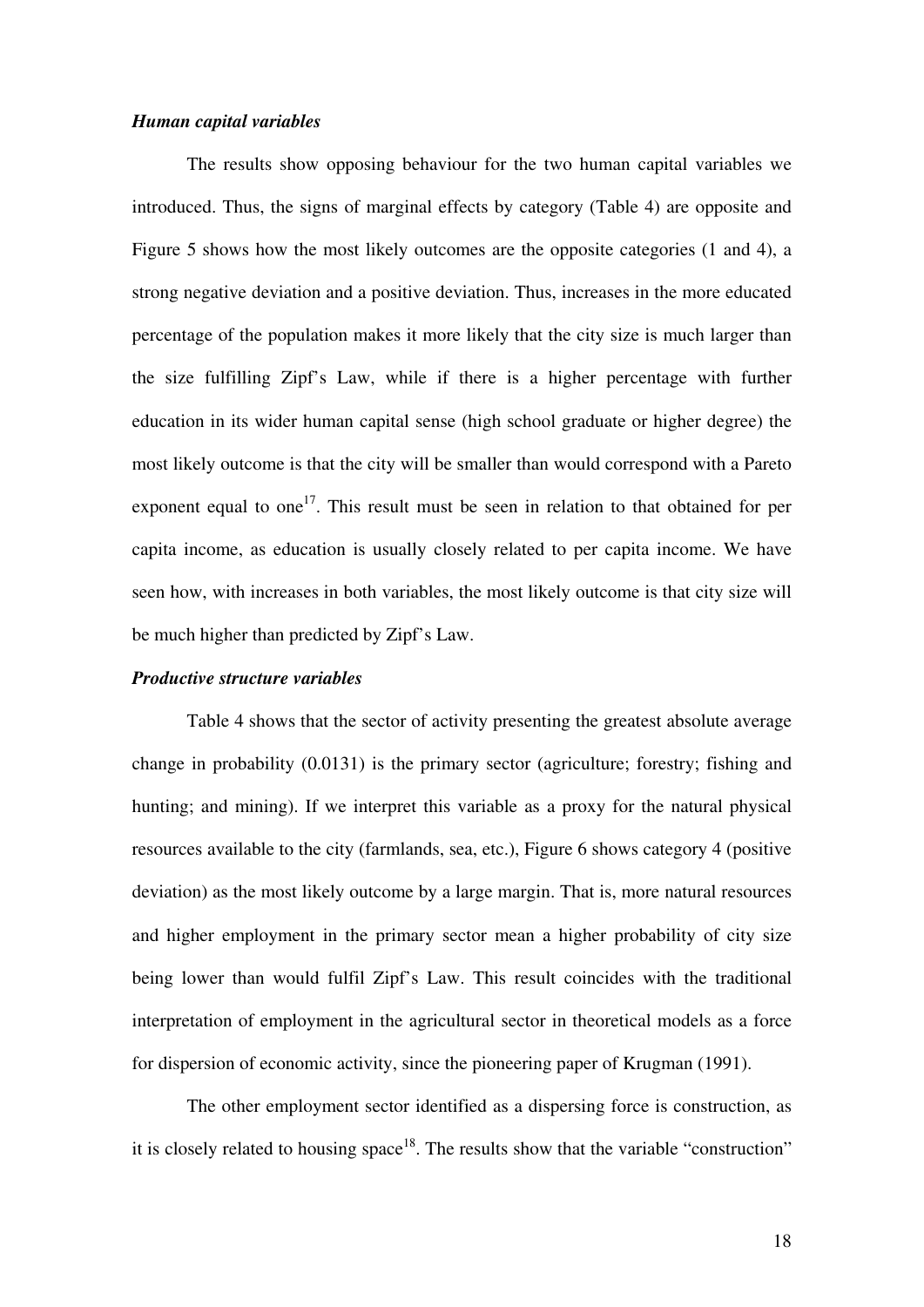has a similar effect. Figure 6 shows category 4 (positive deviation) as the most likely outcome. Thus, the larger the percentage of labour employed in construction, the greater the probability that city size will be less than would correspond to a Pareto exponent equal to one. Although in Figure 6, categories 3 and 4 are joined by a line, indicating that an increase of 1% in "construction" makes outcome 4 more likely than categories 1 and 2, regarding category 3 (weak negative deviation) the effect is not significant.

However, in the case of employment in manufacturing, a sector which usually presents economies of scale, Figure 6 shows category 3 as the most likely outcome, a weak negative deviation (although the effect on category 4 is not significant). Thus, an increase in industrial employment increases the probability of the city being larger than would correspond with a Pareto exponent equal to one, although the deviation from Zipf's Law will be small.

In services, we can see differentiated behaviour. Increases in the percentage of employment dedicated to "finance; insurance; real estate, rental and leasing" and "wholesale and retail trade" increase the probability of the city size being much larger than the size fulfilling Zipf's Law (strong negative deviation), while if employment increases in "educational, health and social services" or in "public administration" the most likely outcome is a weak negative deviation (category 3). Again, this result must be seen in relation to that obtained for per capita income, as the activities "finance; insurance; real estate, rental and leasing" and "wholesale and retail trade" depend directly on the size of the local market, so that the percentage of employment in these activities will be higher in cities with higher per capita income. In contrast, cities with lower per capita income will have a higher employment percentage in social services.

#### **5. Conclusions**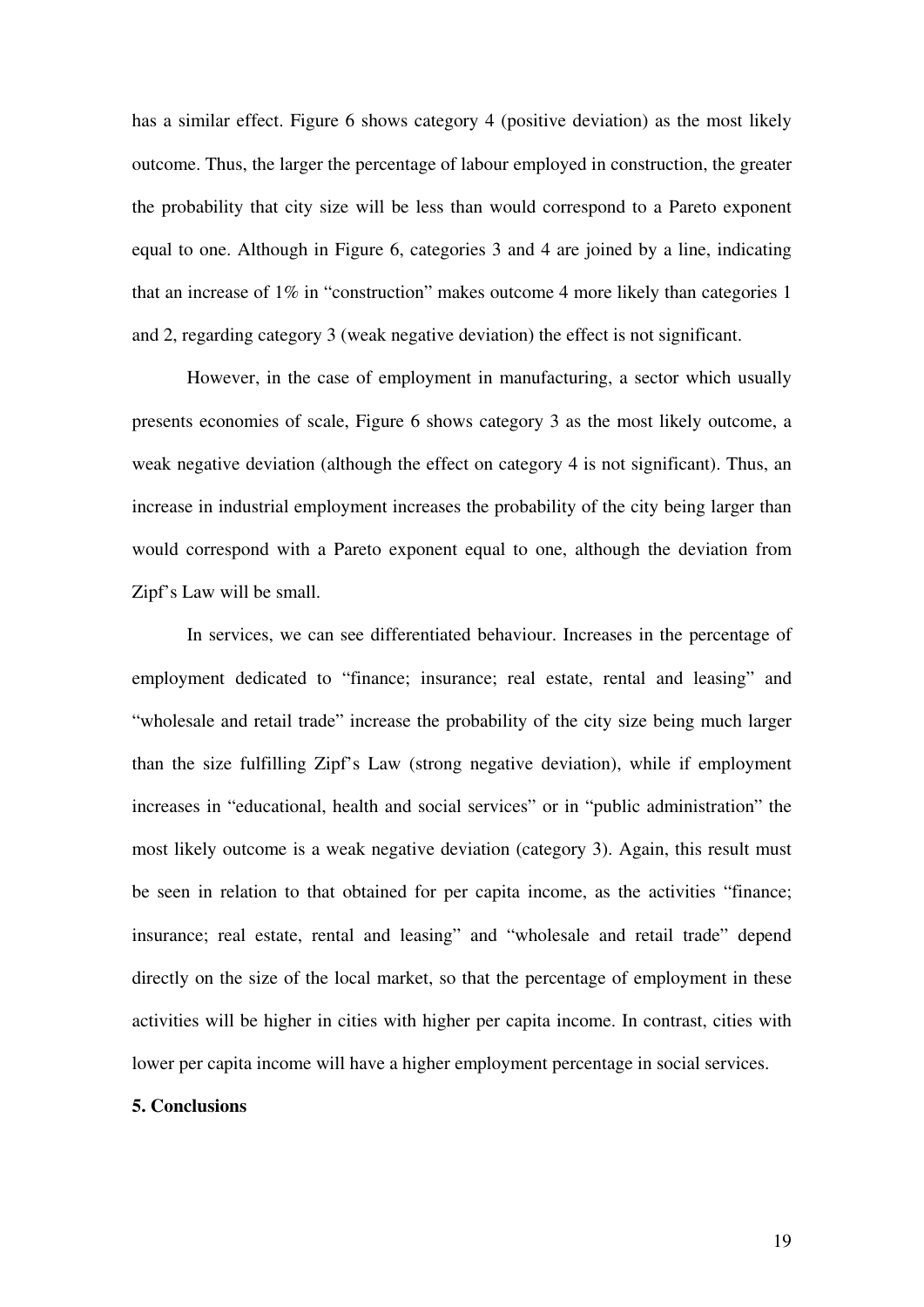City size distribution has been the subject of numerous empirical investigations by urban economists, statistical physicists, and urban geographers. Zipf's Law, an empirical regularity related to the shape of the city size distribution, has also attracted much attention from social science and physics researchers. Zipf's Law states that the exponent of the Pareto distribution is equal to unity and means that, ordered from largest to smallest, the size of the second city is half that of the first, the size of the third is a third of the first, and so on.

Recently, Eeckhout (2004) has demonstrated that, when the entire sample is considered, the size distribution of US cities in the year 2000 follows a lognormal and not a Pareto distribution. In this work, we present a simple method for calculating deviations city by city in relation to their size and the size which would correspond to a Pareto exponent equal to one (Zipf's Law). Our objective is to analyse the distribution element by element and to explain the deviation from Zipf's Law using data for each city on per capita income, distribution of employment among sectors, level of education of individuals, etc.; variables which try to capture the influence of local externalities. For this purpose, a Multinomial Logit Model is used, enabling us to discover the influence of each of these variables in terms of probability.

 The results show two differentiated behaviours. Of the 23,519 cities of the sample, 18,874 present a negative deviation (80.25%), meaning they present a greater size than that fulfilling Zipf's Law. The variables which increase the probability that cities present this type of deviation are: per capita income in 1999; percent owneroccupied housing units with a mortgage, contract to purchase or similar debt (which we use as a proxy for the cost of urban congestion through housing cost); higher levels of human capital (some college or higher degree); and employment in certain services (finance; insurance; real estate, rental and leasing; and wholesale and retail trade).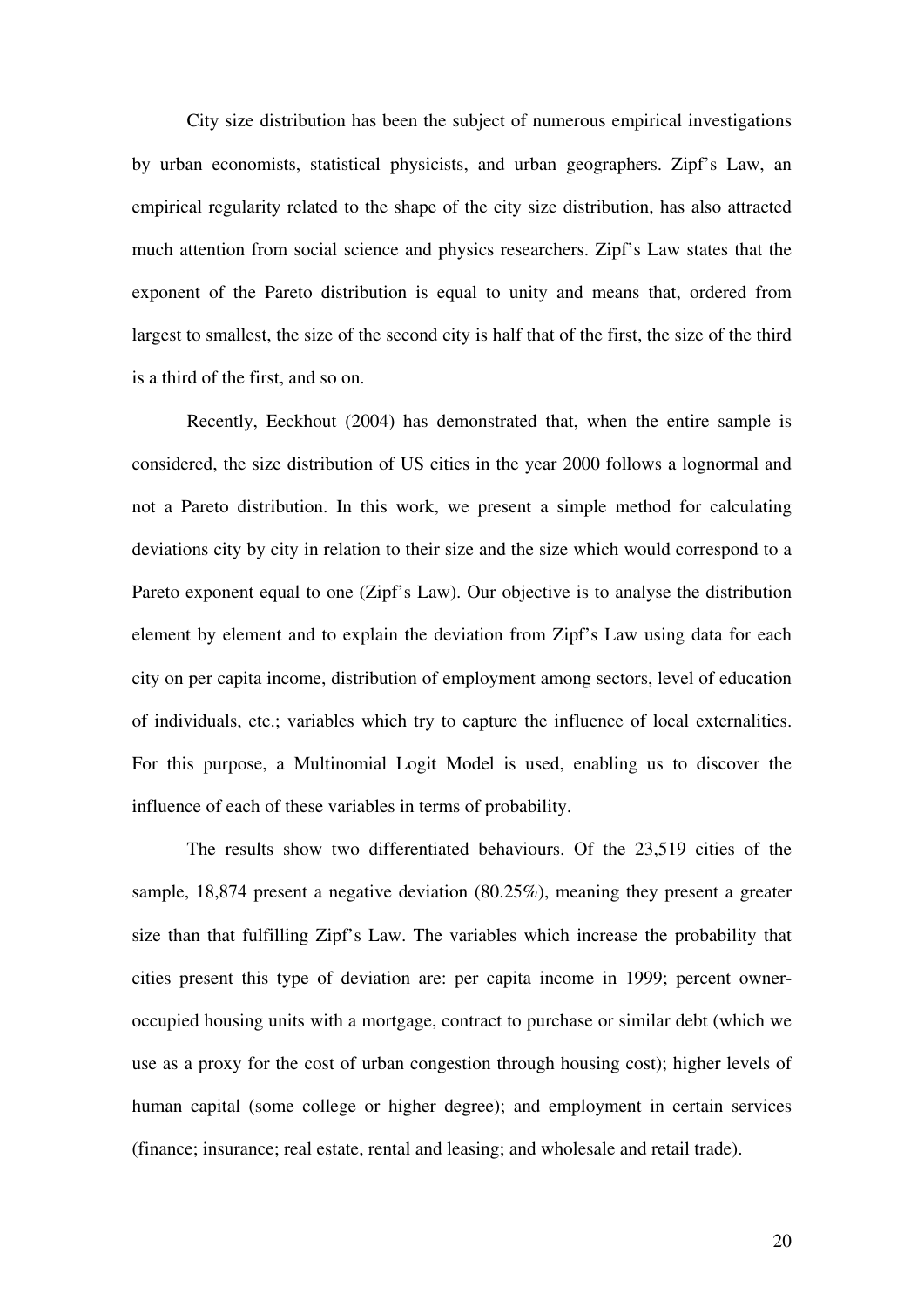Meanwhile, the size of the remaining 4,645 cities (19.75% of the sample) is lower than would fulfil Zipf's Law (which we define as a positive deviation). In this case, the variables which increase the probability of presenting a positive deviation are: variables measuring the age of the city (whether the median age of inhabitants or physical age of buildings, determined as percent housing units built 1939 or earlier); the percentage of the population educated from a wider human capital point of view (high school graduate or higher degree); and employment in productive sectors with constant or decreasing returns to scale (agriculture; forestry; fishing and hunting; mining; and construction).

#### **Acknowledgments**

The author has benefited from the helpful comments of Luis Lanaspa, Fernando Sanz, and Marcos Sanso-Navarro on an earlier version of this paper. The assistance of Miriam Marcén with the Multinomial Logit Model is greatly appreciated. The author acknowledges financial support from the Spanish Ministerio de Educación y Ciencia (SEJ2006-04893/ECON and ECO2009-09332 projects, and AP2005-0168 grant from FPU programme), the Regional Government of Aragón (ADETRE research group) and FEDER.

#### **Endnotes**

<sup>&</sup>lt;sup>1</sup> However, the values of the Pareto exponent vary greatly between countries (Rosen and Resnick, 1980; Soo, 2005). And recent works demonstrate its sensitivity to the geographical unit chosen and the sample size (Eeckhout, 2004).

 $2$  Although Auerbach had previously observed in 1913 the Pareto pattern of city size distribution.

<sup>&</sup>lt;sup>3</sup> Gibrat (1931) observed that the size distribution (measured by sales or number of employees) of firms tends to be lognormal, and his explanation was that the growth process of firms could be multiplicative and independent of the size of the firm. In the field of urban economics, Gibrat's Law, especially since the 1990s, has given rise to numerous empirical studies contrasting its validity for city size distributions, arriving at a majority consensus, though not absolute, that it holds in the long term.

<sup>&</sup>lt;sup>4</sup> Ades and Glaeser (1995) find that the main city will tend to be more dominant the more political instability there is in a country and the more authoritarian is its regime. Main cities tend to be 41% larger if they are also capitals.

<sup>&</sup>lt;sup>5</sup> Gabaix and Ioannides (2004) show that the Hill (Maximum Likelihood) Estimator is more efficient if the underlying stochastic process is really a Pareto distribution. This is not the distribution that the data follow, and so we use the OLS estimator because, when the size distribution of cities does not follow a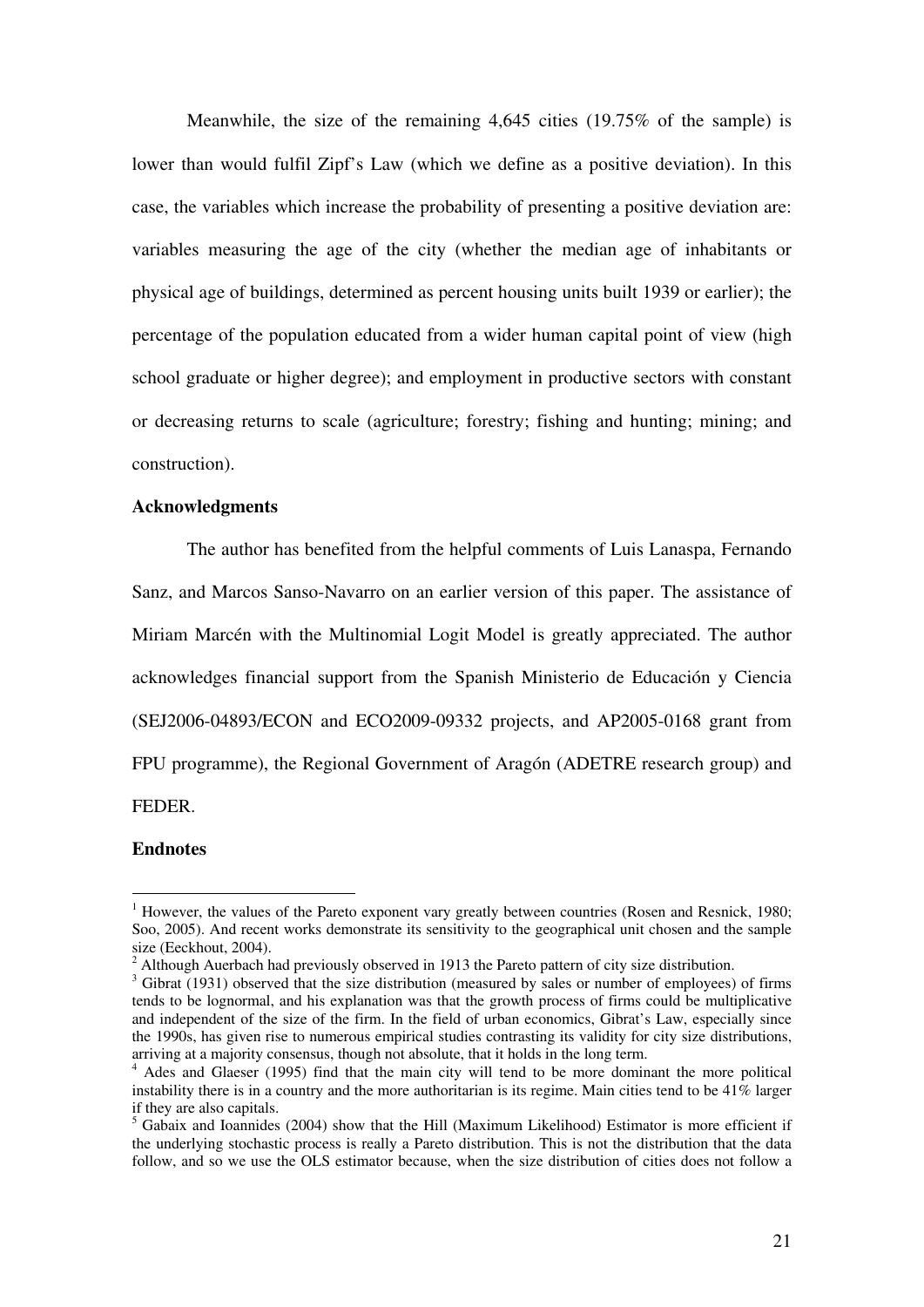Pareto distribution, the Hill estimator may be biased (Soo, 2005). At the same time, the OLS estimate also presents some problems, see Goldstein et al. (2004) and Nishiyama et al. (2008).

 $\overline{6}$  This value coincides with that obtained by Eeckhout (2004).

<sup>7</sup> Wilcoxon's test (rank-sum test) is a non-parametric test for assessing whether two samples of observations come from the same distribution. The null hypothesis is that the two samples are drawn from a single population and that their probability distributions are therefore equal, in our case, the lognormal distribution. Wilcoxon's test has the advantage of being appropriate for any sample size.

<sup>8</sup> The estimated Pareto exponent is close to the value 1, but does not equal unity. For the 100 largest cities,  $\hat{a} = 1.32$ .

<sup>9</sup> Malevergne et al. (2009) perform the uniformly most powerful unbiased test for the null hypothesis of the Pareto distribution against the lognormal.

 $10$  In the sample, this point corresponds to cities with 310 inhabitants.

<sup>11</sup> Probably the best units to describe the spatial distributions of the populations are the metropolitan areas constructed using the City Clustering Algorithm developed by Rozenfeld et al. (2008).

 $12$  A third option, intermediate between places and Metropolitan Areas, involves taking the urbanized areas (Garmestani et al., 2008). An urbanized area, according to the Census Bureau, consists of a central place(s) and adjacent territory with a general population density of at least 1,000 people per square mile of land area that together have a minimum residential population of at least 50,000 people. Therefore, data from urbanized areas also impose an implicit truncation point.

<sup>13</sup> The US Census Bureau offers information on a wide range of variables for different geographical levels, available through its website: www.census.gov/main/www/cen2000.html.

 $14$  This involves possible endogeneity and simultaneity problems for any regression we might attempt. On the other hand, a static analysis has the advantage of avoiding a spurious effect due to a change in administrative boundaries.

<sup>15</sup> The MNLM makes the assumption known as the independence of irrelevant alternatives (IIA). In this  $(K = m|\mathbf{x})$  $\left(\mathbf{x}\right) = e^{\mathbf{x}'\left(\beta_m|\mathbf{b} - \beta_m\right)}$  $K = m | \mathbf{X}$  *x*<sup>'</sup>( $\beta_{m | \mathbf{b}} - \beta_{n}$ = Pr

model:  $(K = n|\mathbf{x})$  $\left(\mathbf{X}\right) = e^{\mathbf{x}'\left(\beta_{m\mid\mathbf{b}} - \beta_{n\mid\mathbf{b}}\right)},$  $K = n$ = = Pr  $\ln \frac{1}{\sqrt{N}} = e^{-(\frac{N}{m}|\mathbf{b} - \rho_n|\mathbf{b})}$ , where the odds between each pair of alternatives do not depend

on other available alternatives. Thus, adding or deleting alternatives does not affect the odds between the remaining alternatives. The assumption of independence follows from the initial assumptions that the disturbances are independent and homoscedastic. We have considered one of the most common tests developed for testing the validity of the assumption, the Small-Hsiao test (1985), and we could not reject the null hypothesis, that is, the odds are independent of other alternatives, indicating that the MNLM is appropriate.

The author thanks one anonymous referee for this argument.

<sup>17</sup> These results coincide with those of other studies analysing the influence of education in city growth. Glaeser and Shapiro (2003) also find that workers have a different impact depending on their education level (high school or college). In their sample of cities the different effect is entirely due to the impact of California.

<sup>18</sup> Helpman (1998) and Tabuchi (1998) introduce housing as a dispersion force into Krugman's model.

#### **References**

-

- [1] Ades, A. F., and E. L. Glaeser, (1995). Trade and circuses: explaining urban giants. The Quarterly Journal of Economics, 110: 195–227.
- [2] Batty, M., and L. March, (1976). The method of residues in urban modelling. Environment and Planning A, 8: 189–214.
- [3] Beeson, P.E., D. N. DeJong, and W. Troesken, (2001). Population Growth in US

Counties, 1840–1990. Regional Science and Urban Economics, 31: 669–699.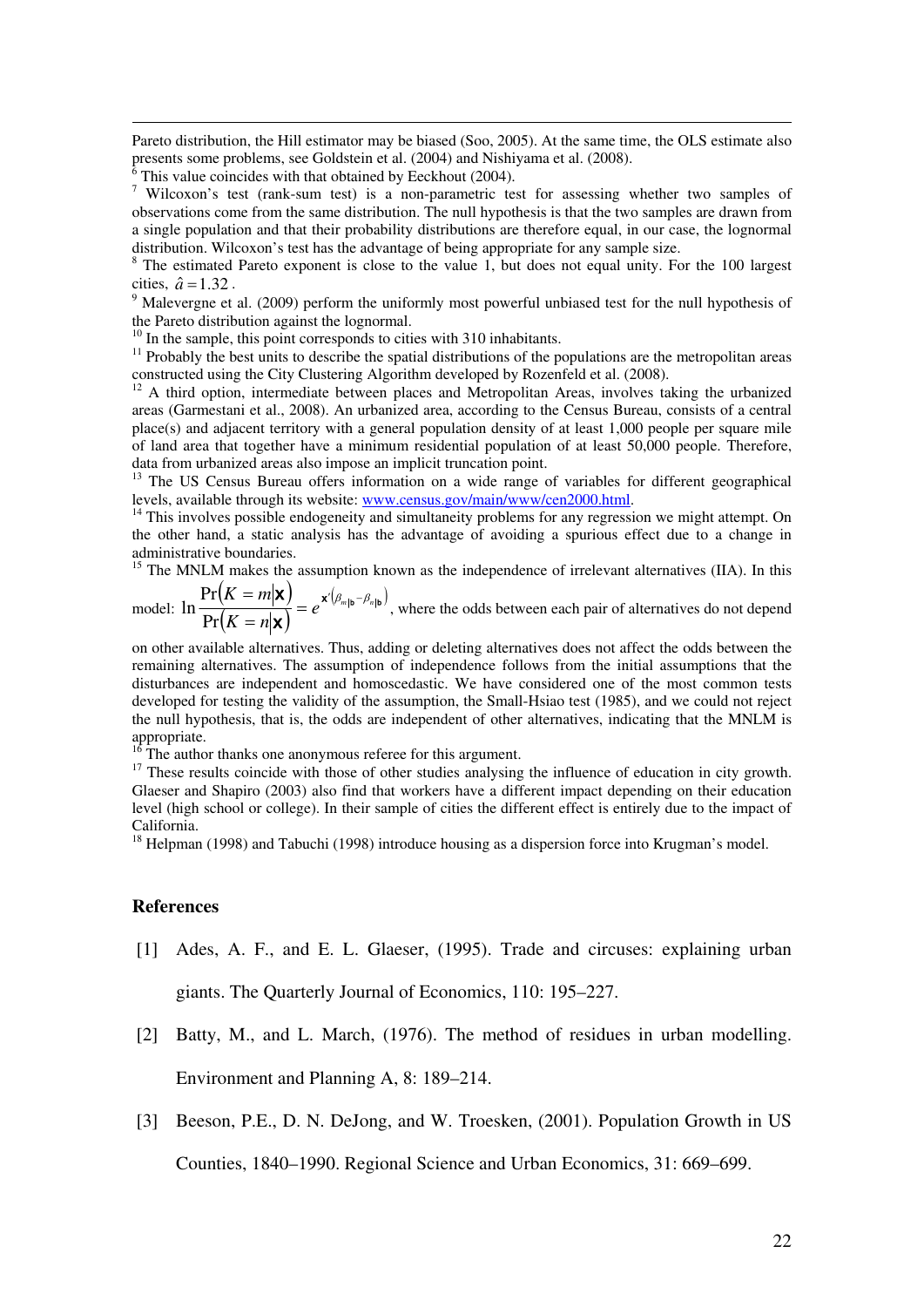- [4] Benguigui, L., and E. Blumenfeld-Lieberthal, (2007). A dynamic model for city size distribution beyond Zipf's law. Physica A: Statistical Mechanics and its Applications, 384(2): 613–627.
- [5] Black, D., and V. Henderson, (1998). Urban evolution in the USA. Brown University Working Paper No. 98-21.
- [6] Black, D., and V. Henderson, (2003). Urban evolution in the USA. Journal of Economic Geography, 3: 343–372.
- [7] Cheshire, P., (1999). Trends in sizes and structure of urban areas. In: Handbook of Regional and Urban Economics, Vol. 3, P. Cheshire and E. S. Mills, eds. Amsterdam: Elsevier Science, Chapter 35, pp.1339–1373.
- [8] Coleman, J. S., (1964). Introduction to Mathematical Sociology. Free Press of Glencoe, New York.
- [9] Córdoba, J. C., (2008). A Generalized Gibrat's Law. International Economic Review, 49(4): 1463–1468.
- [10] Duranton, G., (2007). Urban Evolutions: The Fast, the Slow, and the Still. American Economic Review, 97(1): 197–221.
- [11] Eeckhout, J., (2004). Gibrat's Law for (All) Cities. American Economic Review, 94(5): 1429–1451.
- [12] Eeckhout, J., (2009). Gibrat's Law for (All) Cities: Reply. American Economic Review, 99(4): 1676–1683.
- [13] Gabaix, X., (1999). Zipf's Law for cities: An explanation. Quarterly Journal of Economics, 114(3): 739–767.
- [14] Gabaix, X., and Y. M. Ioannides, (2004). The evolution of city size distributions. In: Handbook of urban and regional economics, Vol. 4, J. V. Henderson and J. F. Thisse, eds. Amsterdam: Elsevier Science, North-Holland, pp.2341–2378.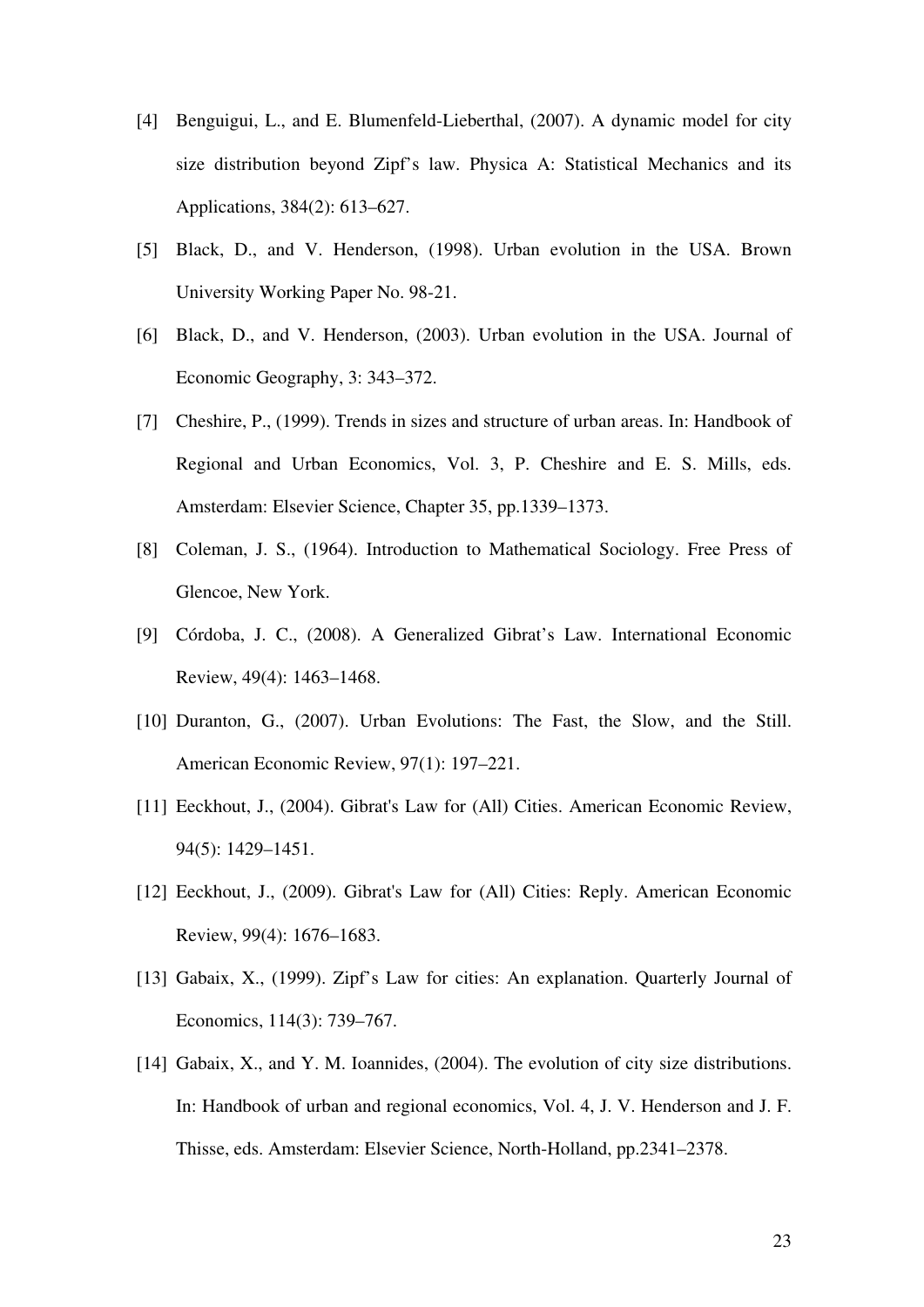- [15] Garmestani, A. S., C. R. Allen, and C. M. Gallagher, (2008). Power laws, discontinuities and regional city size distributions. Journal of Economic Behavior & Organization, 68: 209–216.
- [16] Garmestani, A. S., C. R. Allen, C. M. Gallagher, and J. D. Mittelstaedt, (2007). Departures from Gibrat's Law, Discontinuities and City Size Distributions. Urban Studies, 44(10): 1997–2007.
- [17] Glaeser, E. L., J. Gyourko, and R. E. Saks, (2006). Urban growth and housing supply. Journal of Economic Geography, 6: 71–89.
- [18] Glaeser, E. L., and M. E. Kahn, (2004). Sprawl and Urban Growth. In: Handbook of urban and regional economics, Vol. 4, J. V. Henderson and J. F. Thisse, eds. Amsterdam: Elsevier Science, North-Holland, Chapter 56, pp.2482–2527.
- [19] Glaeser, E. L., and A. Saiz, (2003). The Rise of the Skilled City. Harvard Institute of Economic Research, Discussion Paper number 2025.
- [20] Glaeser, E. L., J. A. Scheinkman, and A. Shleifer, (1995). Economic growth in a cross-section of cities. Journal of Monetary Economics, 36: 117–143.
- [21] Glaeser, E. L., and J. Shapiro, (2003). Urban Growth in the 1990s: Is city living back? Journal of Regional Science, 43(1): 139–165.
- [22] Gibrat, R., (1931). Les inégalités économiques. Paris: Librairie du Recueil Sirey.
- [23] Giesen, K., A. Zimmermann, and J. Suedekum, (2009). The size distribution across all cities - Zipf, lognormal, double Pareto, or what? Paper presented at: 56th Annual North American Meetings of the Regional Science Association International, San Francisco (USA).
- [24] Goldstein, M. L., S. A. Morris and G. G. Yen, (2004). Problems with fitting to the Power-law distribution. The European Physical Journal B - Condensed Matter, 41(2): 255–258.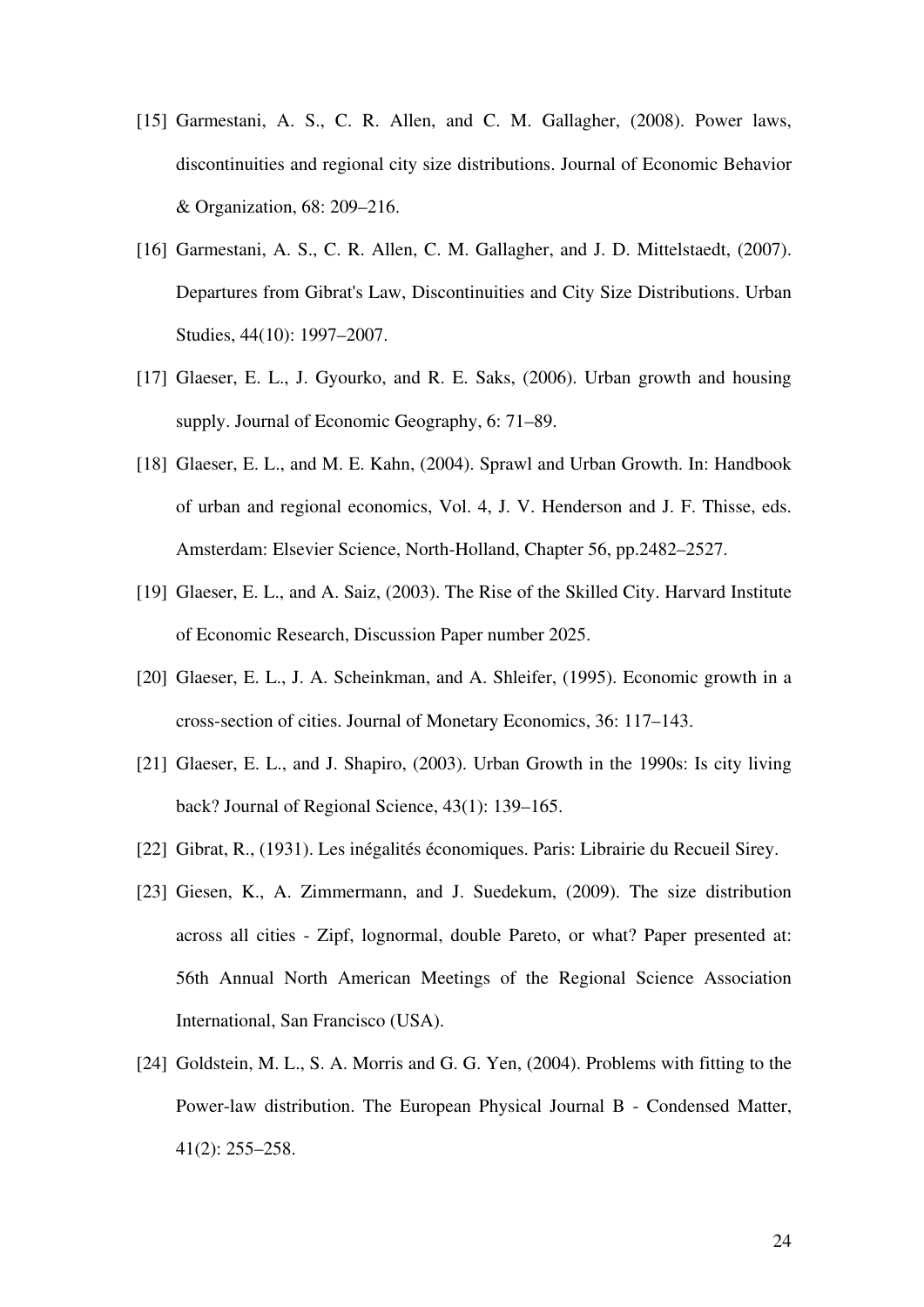- [25] González-Val, R., (2010). The Evolution of US City Size Distribution from a Long Term Perspective (1900–2000). Journal of Regional Science, forthcoming.
- [26] Guérin-Pace, F., (1995). Rank-Size Distribution and the Process of Urban Growth. Urban Studies, 32(3): 551–562.
- [27] Helpman, E., (1998). The size of regions. In: Topics in Public Economics, D. Pines, E. Sadka, and I. Zilcha, eds. Cambridge University Press.
- [28] Ioannides, Y. M., and H. G. Overman, (2003). Zipf's Law for cities: an empirical examination. Regional Science and Urban Economics, 33: 127–137.
- [29] Ioannides, Y. M., and S. Skouras, (2009). Gibrat's Law for (All) Cities: A Rejoinder. Discussion Papers Series, Department of Economics, Tufts University 0740, Department of Economics, Tufts University.
- [30] Krugman, P., (1991). Increasing returns and economic geography. Journal of Political Economy, 99: 483–499.
- [31] Krugman, P., (1996). The Self-organizing economy. Cambridge: Blackwell.
- [32] Long, J. S., and J. Freese, (2006). Regression Models for Categorical Dependent Variables Using Stata. Stata Press Publication, 2<sup>nd</sup> ed.
- [33] Malacarne, L. C., R. S. Mendes and E. K. Lenzi, (2001). q-exponential distribution in urban agglomeration. Physical Review E, 65, 017106.
- [34] Malevergne, Y., V. Pisarenko, and D. Sornette, (2009). Gibrat's law for cities: uniformly most powerful unbiased test of the Pareto against the lognormal. arXiv:0909.1281v1 [physics.data-an].
- [35] Michaels, G., F. Rauch, and S. Redding, (2009). Rethinking urbanisation. VoxEU Jan 3, 2009.
- [36] Newman, M. E. J., (2006). Power laws, Pareto distributions and Zipf's law. Contemporary Physics, 46: 323–351.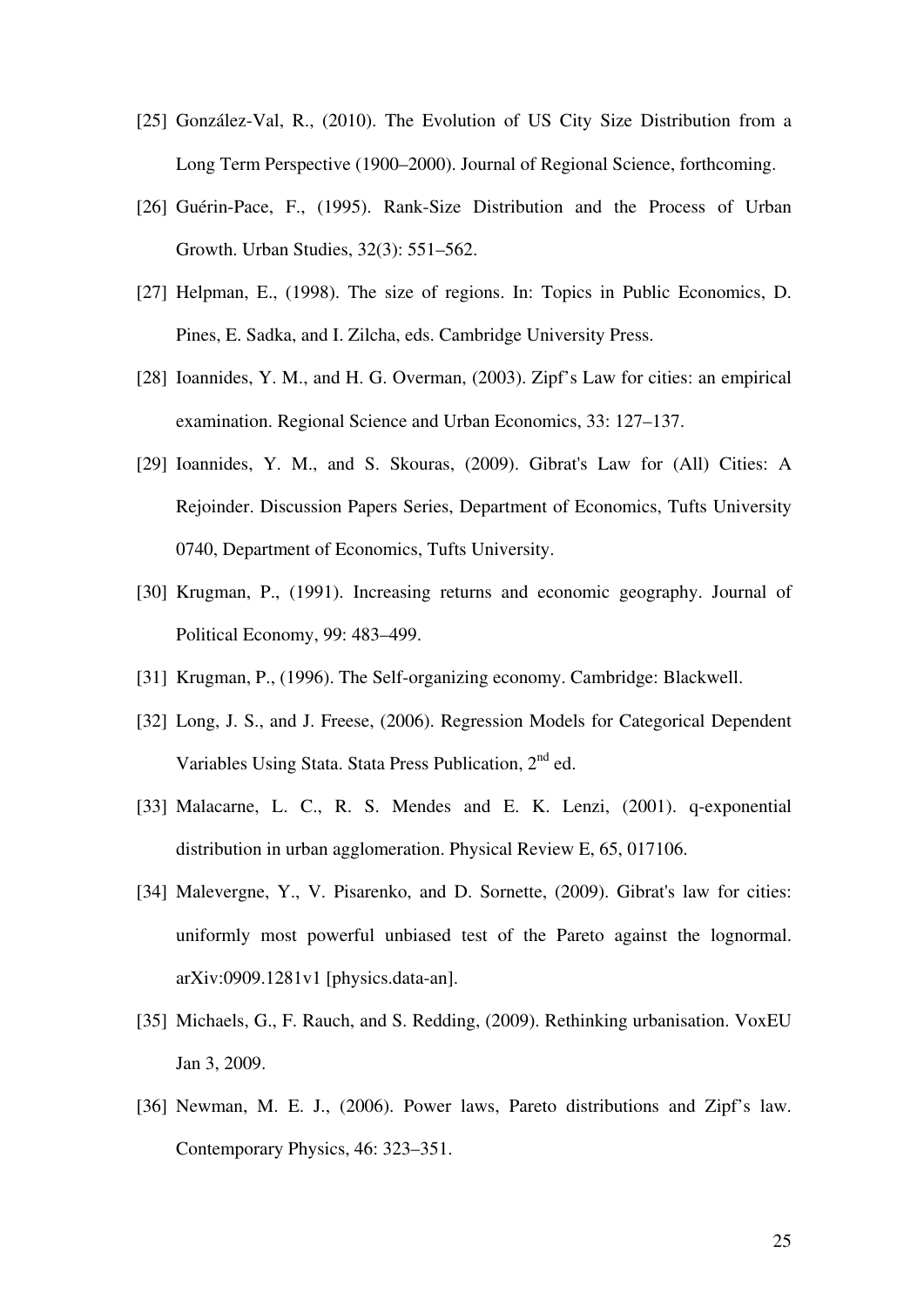- [37] Nishiyama, Y., S. Osada and Y. Sato, (2008). OLS estimation and the t test revisited in rank-size rule regression. Journal of Regional Science, 48(4): 691– 715.
- [38] Parr, J. B. and K. Suzuki, (1973). Settlement populations and the lognormal distribution. Urban Studies, 10: 335–352.
- [39] Petrakos, G., P. Mardakis, and H. Caraveli, (2000). Recent Developments in the Greek System of Urban Centres. Environment and Planning B: Planning and Design, 27(2): 169–181.
- [40] Rosen, K. T., and M. Resnick, (1980). The Size Distribution of Cities: An Examination of the Pareto Law and Primacy. Journal of Urban Economics, 8: 165–186.
- [41] Rossi-Hansberg, E., and M. L. J. Wright, (2007). Urban structure and growth. Review of Economic Studies 74, 597–624.
- [42] Rozenfeld, H. D., D. Rybski, J. S. Andrade, Jr., M. Batty, H. E. Stanley, and H. A. Maksea, (2008). Laws of population growth. Proceedings of the National Academy of Sciences, 105(48): 18702–18707.
- [43] Semboloni, F., (2008). Hierarchy, cities size distribution and Zipf's law. The European Physical Journal B, 63: 295–301.
- [44] Simon, C. J., and C. Nardinelli, (2002). Human capital and the rise of American cities, 1900–1990. Regional Science and Urban Economics, 32: 59–96.
- [45] Small, K.A., and C. Hsiao, (1985). Multinomial logit specification tests. International Economic Review, 26: 619–627.
- [46] Song, S., and K. H. Zhang, (2002). Urbanisation and City Size Distribution in China. Urban Studies, 39(12): 2317–2327.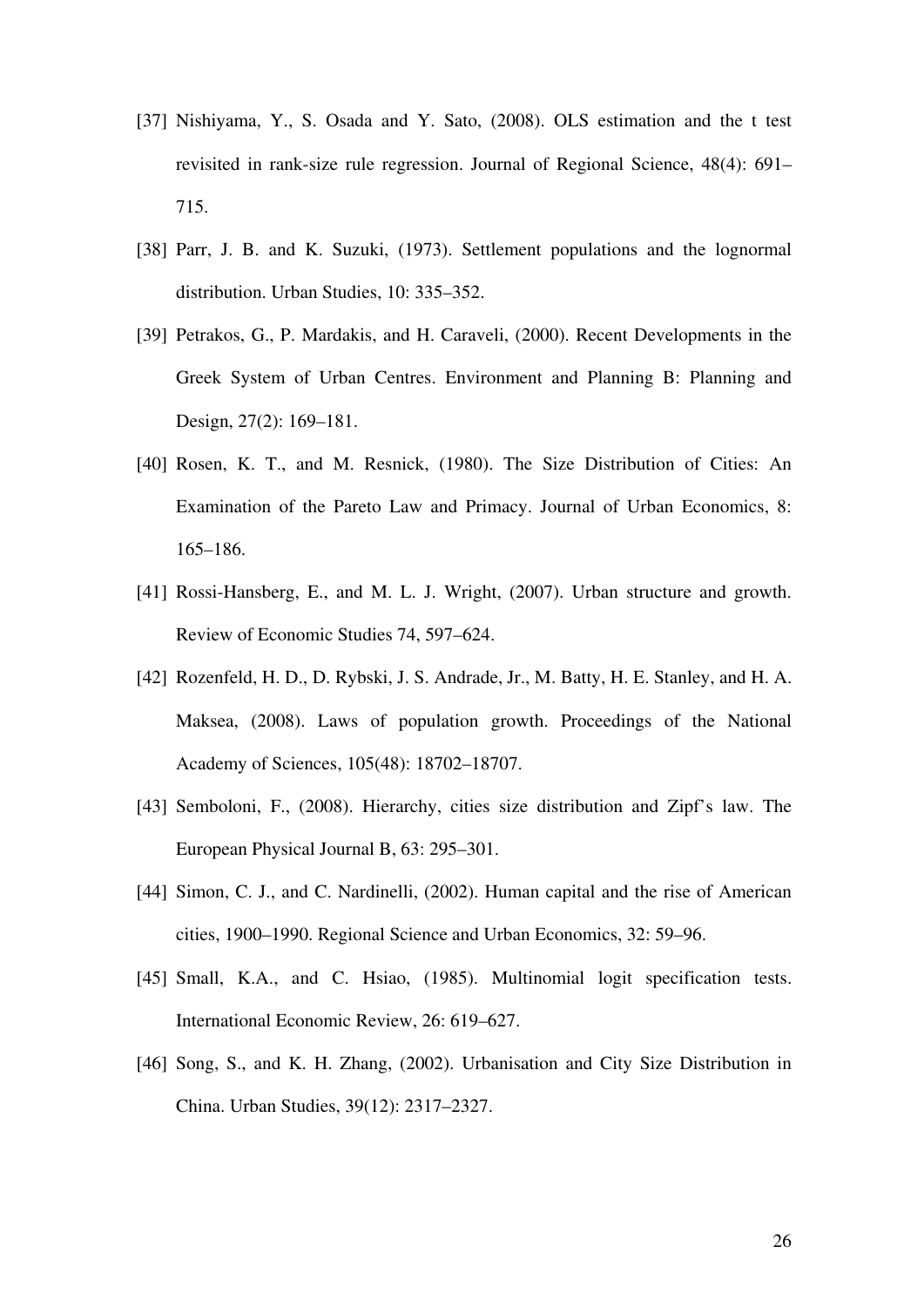- [47] Soo, K. T., (2005). Zipf's Law for cities: a cross-country investigation. Regional Science and Urban Economics, 35: 239–263.
- [48] Soo, K. T., (2007). Zipf's Law and Urban Growth in Malaysia. Urban Studies, Vol. 44(1): 1–14.
- [49] Tabuchi, T., (1998). Urban Agglomeration and Dispersion: A Synthesis of Alonso and Krugman. Journal of Urban Economics, 44: 333–351.
- [50] Wheaton, W. C., and H. Shishado, (1981). Urban concentration, agglomeration economies and the level of economic development. Economic Development and Cultural Change, 30:17–30.
- [51] Zipf, G., (1949). Human Behaviour and the Principle of Least Effort. Cambridge, MA: Addison-Wesley.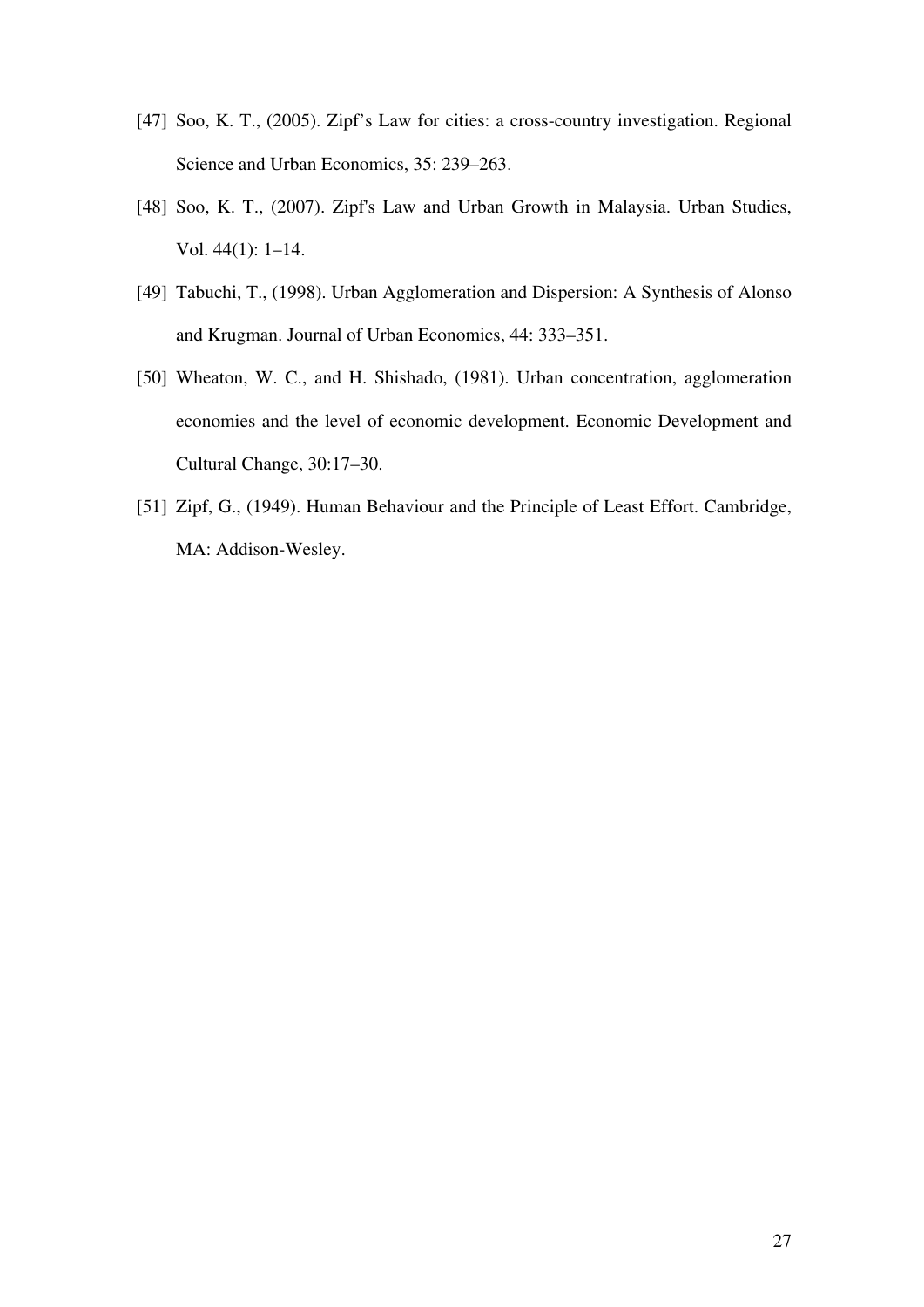## **Tables**

| Ranking | City                | $\boldsymbol{S}$ | $S^Z/S$ |  |
|---------|---------------------|------------------|---------|--|
| 1       | New York City       | 8,008,278        | 0.787   |  |
| 2       | Los Angeles         | 3,694,820        | 0.853   |  |
| 3       | Chicago             | 2,896,016        | 0.726   |  |
| 4       | Houston             | 1,953,631        | 0.807   |  |
| 5       | Philadelphia        | 1,517,550        | 0.831   |  |
| 6       | Phoenix             | 1,321,045        | 0.795   |  |
| 7       | San Diego           | 1,223,400        | 0.736   |  |
| 8       | Dallas              | 1,188,580        | 0.663   |  |
| 9       | San Antonio         | 1,144,646        | 0.612   |  |
| 10      | Detroit             | 951,270          | 0.663   |  |
| 24,991  | Stotesbury city     | 43               | 5.870   |  |
| 24,992  | Antelope CDP        | 43               | 5.870   |  |
| 24,993  | Saltaire village    | 43               | 5.870   |  |
| 24,994  | Braddock city       | 43               | 5.869   |  |
| 24,995  | Regan city          | 43               | 5.869   |  |
| 24,996  | <b>Atlantic CDP</b> | 43               | 5.869   |  |
| 24,997  | Hetland city        | 43               | 5.869   |  |
| 24,998  | Washam CDP          | 43               | 5.868   |  |
| 24,999  | McCarthy CDP        | 42               | 6.008   |  |
| 25,000  | Montezuma city      | 42               | 6.008   |  |

**Table 1. Deviations for the ten biggest and ten smallest cities** 

## Note:

*S* : City Population in 2000 (Source: US Census Bureau),

 $S<sup>Z</sup>$ : Population which would correspond to a Pareto exponent equal to 1.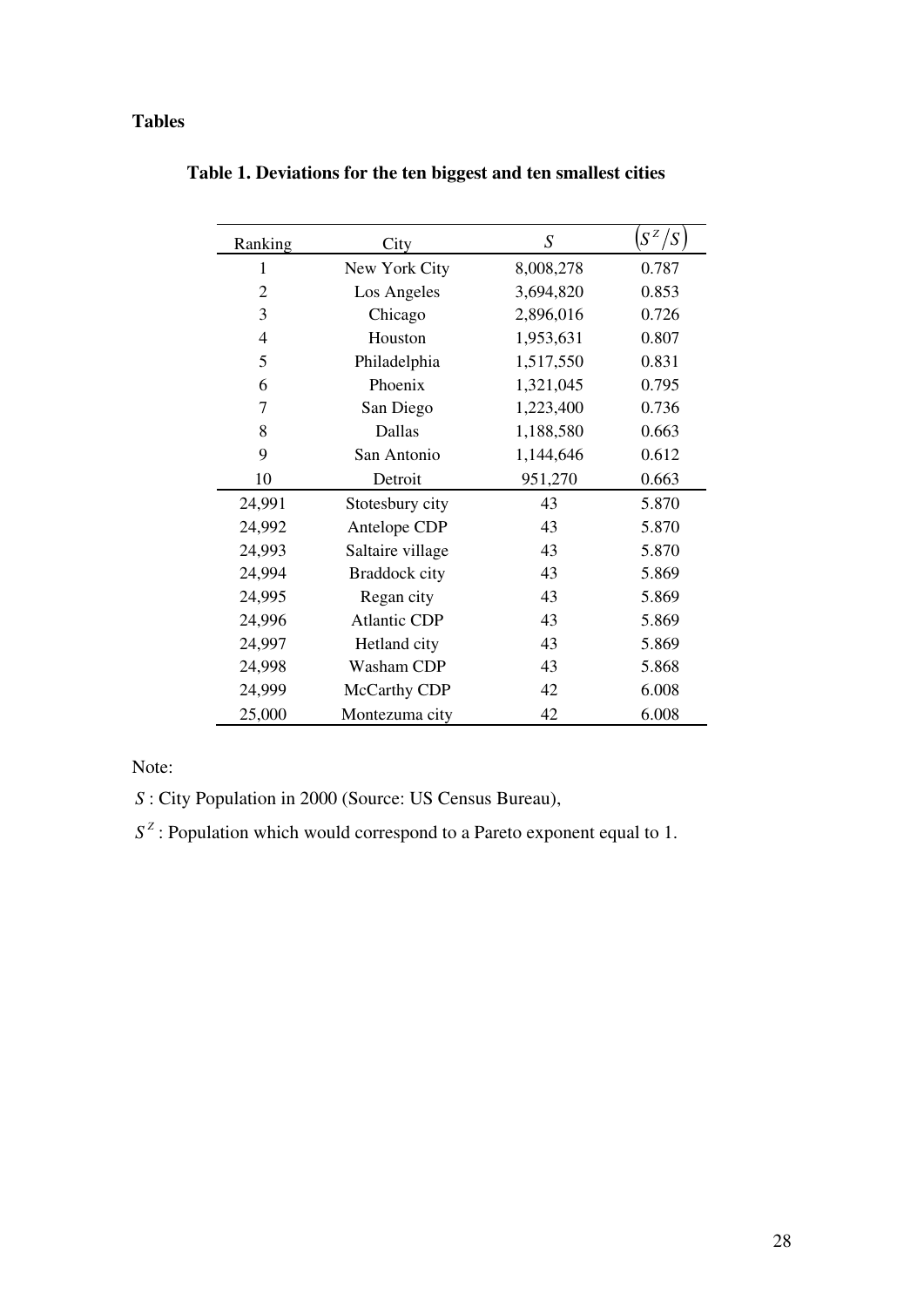### **Table 2. Descriptive statistics**

| Variables                                                                                          | Average  | Stand. dev. | Minimum  | Maximum |  |
|----------------------------------------------------------------------------------------------------|----------|-------------|----------|---------|--|
| City characteristics and External local effects variables                                          |          |             |          |         |  |
| Per capita income in 1999                                                                          | 18947.70 | 9713.34     | 1539     | 200087  |  |
| Total population: Median age                                                                       | 37.32    | 6.60        | 10.80    | 79.20   |  |
| Percent housing units: Built 1939 or earlier                                                       |          | 19.00       | $\theta$ | 97.88   |  |
| Percent owner-occupied housing units with a mortgage; contract to purchase; or similar debt        |          | 17.39       | 0        | 100     |  |
| Workers 16 years and over who did not work at home: Median travel time to work (in minutes)        |          | 6,94        | 2,59     | 109,05  |  |
| Percent workers 16 years and over: Car; truck; or van; Drove alone                                 |          | 10.37       | $\Omega$ | 100     |  |
| Percent workers 16 years and over: Public transportation                                           | 1.36     | 3.25        | 0        | 57.16   |  |
| Human capital variables                                                                            |          |             |          |         |  |
| Percent population 25 years and over: Some college or higher degree                                | 43.79    | 16.89       | $\Omega$ | 99.57   |  |
| Percent population 25 years and over: High school graduate (includes equivalency) or higher degree |          | 12.32       | 5.11     | 100     |  |
| Productive structure variables                                                                     |          |             |          |         |  |
| Percent employed civilian population 16 years and over:                                            |          |             |          |         |  |
| Agriculture; forestry; fishing and hunting; and mining                                             | 3.52     | 5.40        | $\Omega$ | 72.75   |  |
| Construction                                                                                       | 7.62     | 4.15        | 0        | 40.32   |  |
| Manufacturing                                                                                      | 16.31    | 10.32       | $\Omega$ | 70.63   |  |
| Wholesale and Retail trade                                                                         | 15.27    | 4.69        | $\Omega$ | 67.86   |  |
| Finance; insurance; real estate and rental and leasing                                             | 5.16     | 3.54        | $\Omega$ | 46.67   |  |
| Educational; health; and social services                                                           | 20.32    | 7.20        | $\Omega$ | 87.18   |  |
| Public administration                                                                              | 5.21     | 4.19        | $\Omega$ | 60.71   |  |

Note: All the variables correspond to 2000, except for the per capita income in 1999. Source: US Census Bureau.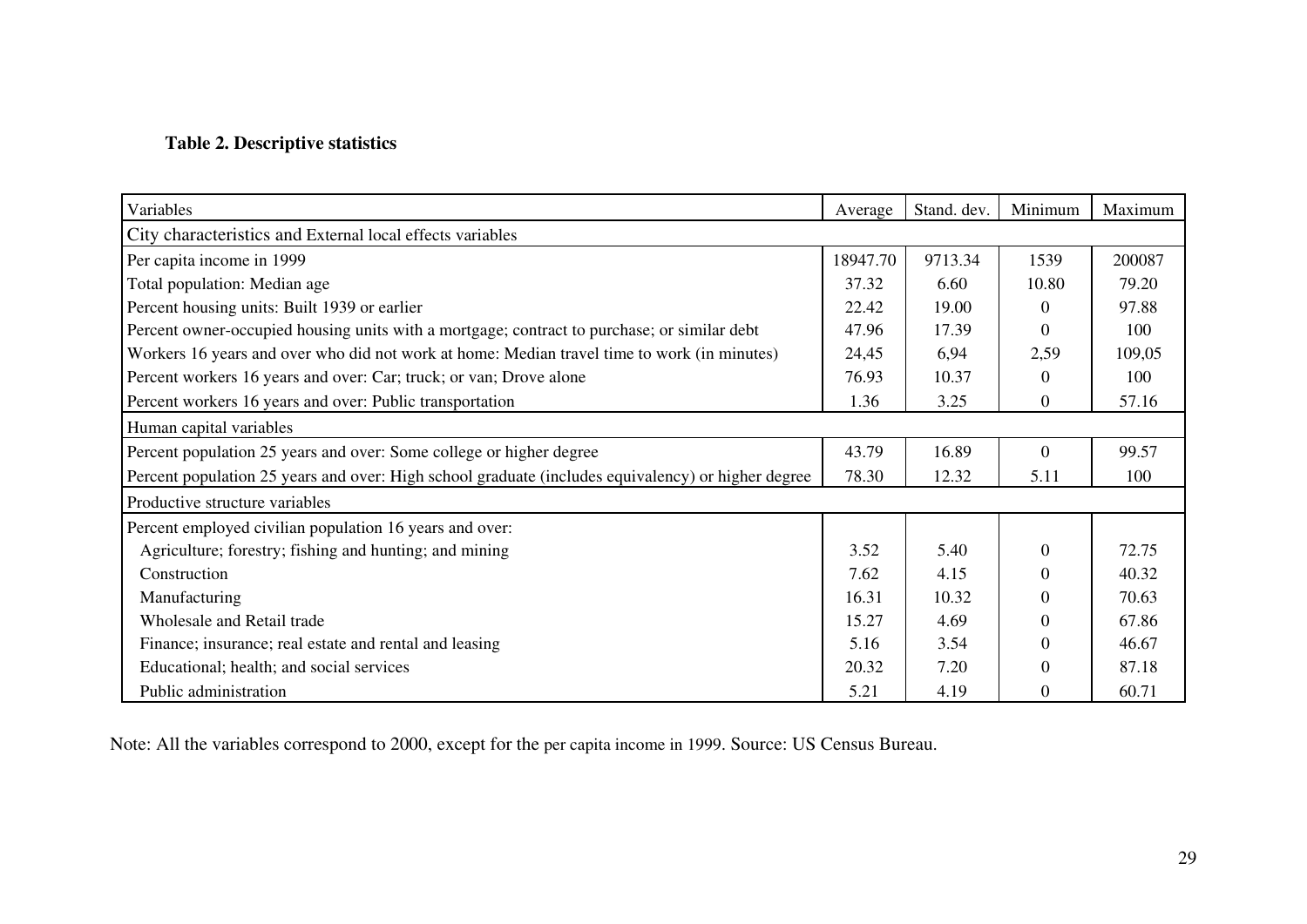### **Table 3.- Multinomial Logit coefficients relative to Category 1**

|                                                                                                    | Categories     |              |              |
|----------------------------------------------------------------------------------------------------|----------------|--------------|--------------|
|                                                                                                    | $\overline{2}$ | 3            | 4            |
| City characteristics and External local effects variables                                          |                |              |              |
| Log (Per capita income in 1999)                                                                    | $-0.4305***$   | $-0.4956***$ | $-0.6238***$ |
| Total population: Median age                                                                       | $0.0386***$    | $0.0374***$  | $0.0459***$  |
| Percent housing units: Built 1939 or earlier                                                       |                | $0.0331***$  | $0.0548***$  |
| Percent owner-occupied housing units with a mortgage; contract to purchase; or similar debt        |                | $-0.0550***$ | $-0.0860***$ |
| Workers 16 years and over who did not work at home: Median travel time to work (in minutes)        |                | $0.0734***$  | $0.0922***$  |
| Percent workers 16 years and over: Car; truck; or van; Drove alone                                 |                | $-0.0084***$ | $-0.0125***$ |
| Percent workers 16 years and over: Public transportation                                           | $0.0274***$    | $-0.0063$    | $-0.0755***$ |
| Human capital variables                                                                            |                |              |              |
| Percent population 25 years and over: Some college or higher degree                                | $-0.0137***$   | $-0.0367***$ | $-0.0434***$ |
| Percent population 25 years and over: High school graduate (includes equivalency) or higher degree |                | $0.0856***$  | $0.1049***$  |
| Productive structure variables                                                                     |                |              |              |
| Percent employed civilian population 16 years and over:                                            |                |              |              |
| Agriculture; forestry; fishing and hunting; and mining                                             | $0.1190***$    | $0.1709***$  | $0.1939***$  |
| Construction                                                                                       | $0.0942***$    | $0.1286***$  | $0.1297***$  |
| Manufacturing                                                                                      | $0.0358***$    | $0.0539***$  | $0.0498***$  |
| Wholesale and Retail trade                                                                         | $-0.0157***$   | $-0.0140**$  | $-0.0359***$ |
| Finance; insurance; real estate and rental and leasing                                             | $-0.0188**$    | $-0.0347***$ | $-0.0790***$ |
| Educational; health; and social services                                                           | $0.0235***$    | $0.0280***$  | $-0.0080*$   |
| Public administration                                                                              | $0.0306***$    | $0.0404***$  | $0.0367***$  |

1 is the base outcome. \*\*\*Significant at the 1% level, \*\*Significant at the 5% level, \*Significant at the 10% level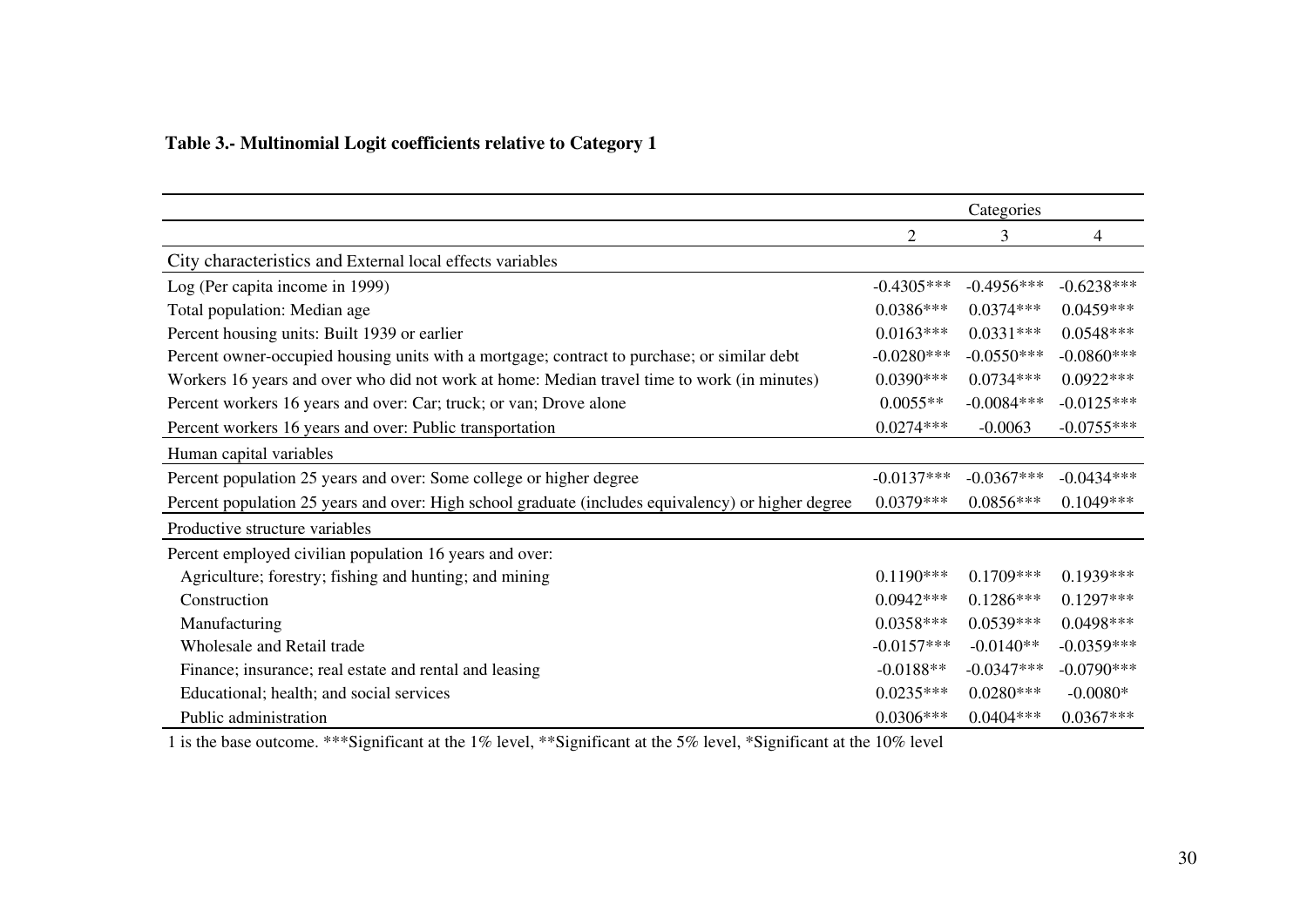### **Table 4. Marginal effects for each category and the average absolute change in the probability**

|                                                                                                    | Categories   |                |              |                |               |
|----------------------------------------------------------------------------------------------------|--------------|----------------|--------------|----------------|---------------|
|                                                                                                    |              | $\overline{2}$ | 3            | $\overline{4}$ | Total average |
| City characteristics and External local effects variables                                          |              |                |              |                |               |
| Log (Per capita income in 1999)                                                                    | $0.0856***$  | $-0.0231***$   | $-0.0301***$ | $-0.0324***$   | $0.0428***$   |
| Total population: Median age                                                                       |              | $0.0033***$    | $0.0017***$  | $0.0020***$    | $0.0035***$   |
| Percent housing units: Built 1939 or earlier                                                       |              | $-0.0021***$   | $0.0028***$  | $0.0043***$    | $0.0035***$   |
| Percent owner-occupied housing units with a mortgage; contract to purchase; or similar debt        |              | $0.0030***$    | $-0.0047***$ | $-0.0065***$   | $0.0056***$   |
| Workers 16 years and over who did not work at home: Median travel time to work (in minutes)        |              | $-0.0025***$   | $0.0069***$  | $0.0061***$    | $0.0065***$   |
| Percent workers 16 years and over: Car; truck; or van; Drove alone                                 |              | $0.0028**$     | $-0.0017***$ | $-0.0014***$   | $0.0016***$   |
| Percent workers 16 years and over: Public transportation                                           |              | $0.0110***$    | $-0.0014$    | $-0.0097***$   | $0.0056***$   |
| Human capital variables                                                                            |              |                |              |                |               |
| Percent population 25 years and over: Some college or higher degree                                | $0.0046***$  | $0.0025***$    | $-0.0041***$ | $-0.0030***$   | $0.0035***$   |
| Percent population 25 years and over: High school graduate (includes equivalency) or higher degree |              | $-0.0046***$   | $0.0088***$  | $0.0071***$    | $0.0080***$   |
| Productive structure variables                                                                     |              |                |              |                |               |
| Percent employed civilian population 16 years and over:                                            |              |                |              |                |               |
| Agriculture; forestry; fishing and hunting; and mining                                             | $-0.0262***$ | $0.0020***$    | $0.0139***$  | $0.0103***$    | $0.1310***$   |
| Construction                                                                                       | $-0.0197***$ | $0.0034***$    | $0.0105***$  | $0.0057***$    | $0.0098***$   |
| Manufacturing                                                                                      | $-0.0078***$ | $0.0008***$    | $0.0049***$  | $0.0021***$    | $0.0039***$   |
| Wholesale and Retail trade                                                                         | $0.0033***$  | $-0.0006$ ***  | $0.0001**$   | $-0.0028***$   | $0.0017***$   |
| Finance; insurance; real estate and rental and leasing                                             | $0.0060***$  | $0.0029**$     | $-0.0021***$ | $-0.0068***$   | $0.0045***$   |
| Educational; health; and social services                                                           |              | $0.0033***$    | $0.0031***$  | $-0.0030*$     | $0.0032***$   |
| Public administration                                                                              |              | $0.0015***$    | $0.0033***$  | $0.0013***$    | $0.0031***$   |

\*\*\*Significant at the 1% level, \*\*Significant at the 5% level, \*Significant at the 10% level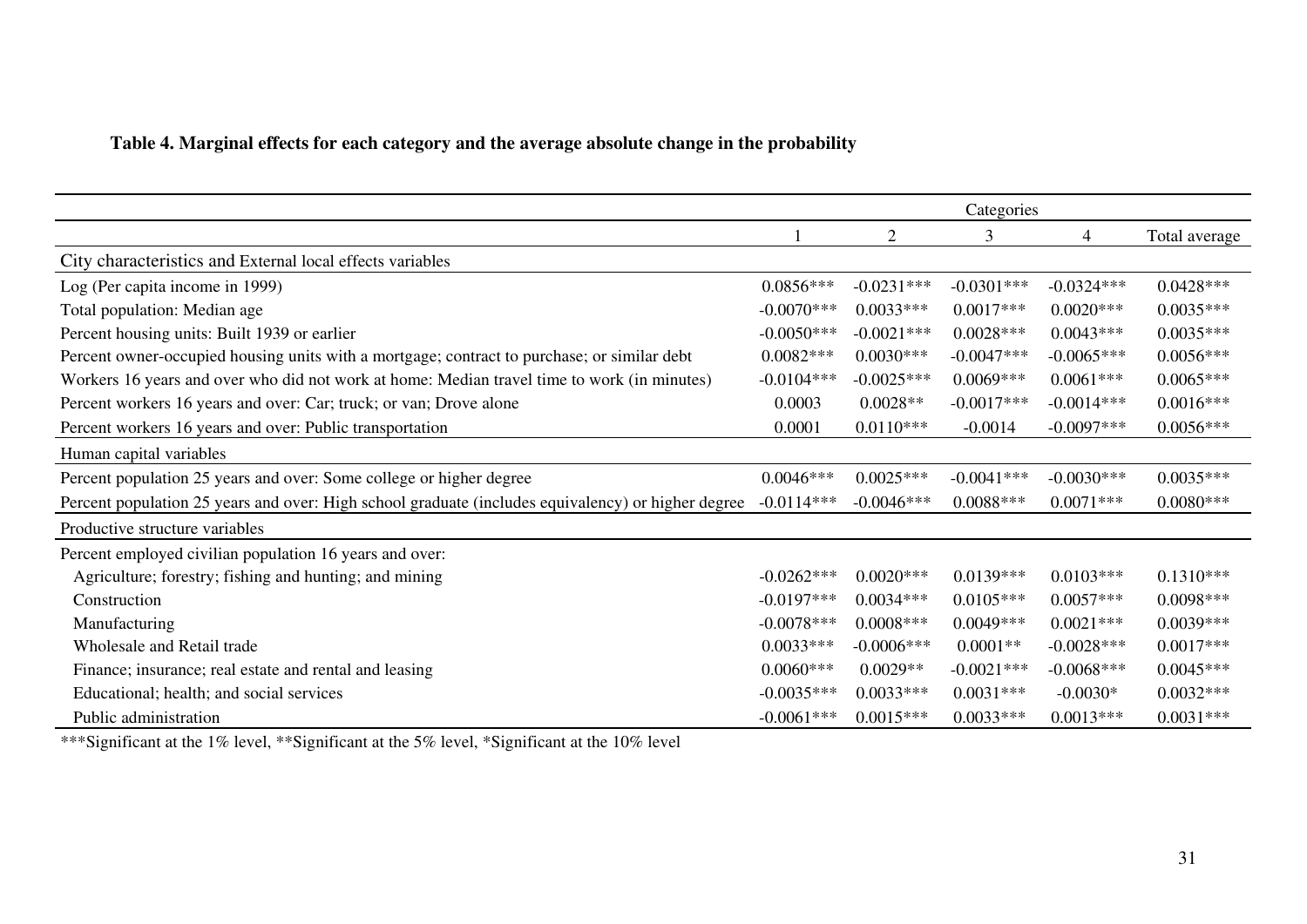## **Figures**

## **Figure 1. Histograms for the year 2000**

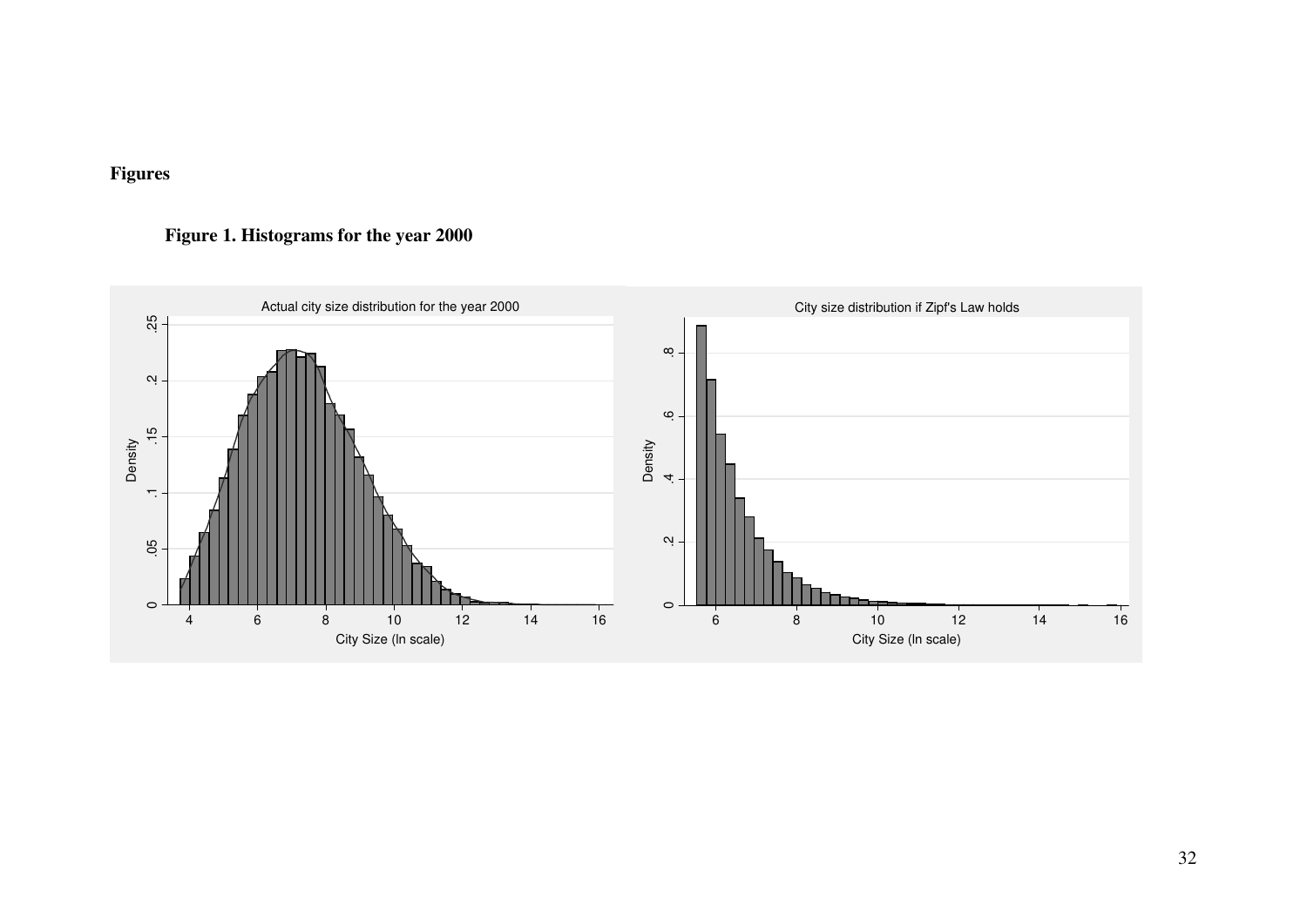**Figure 2. Empirical density functions for the year 2000** 

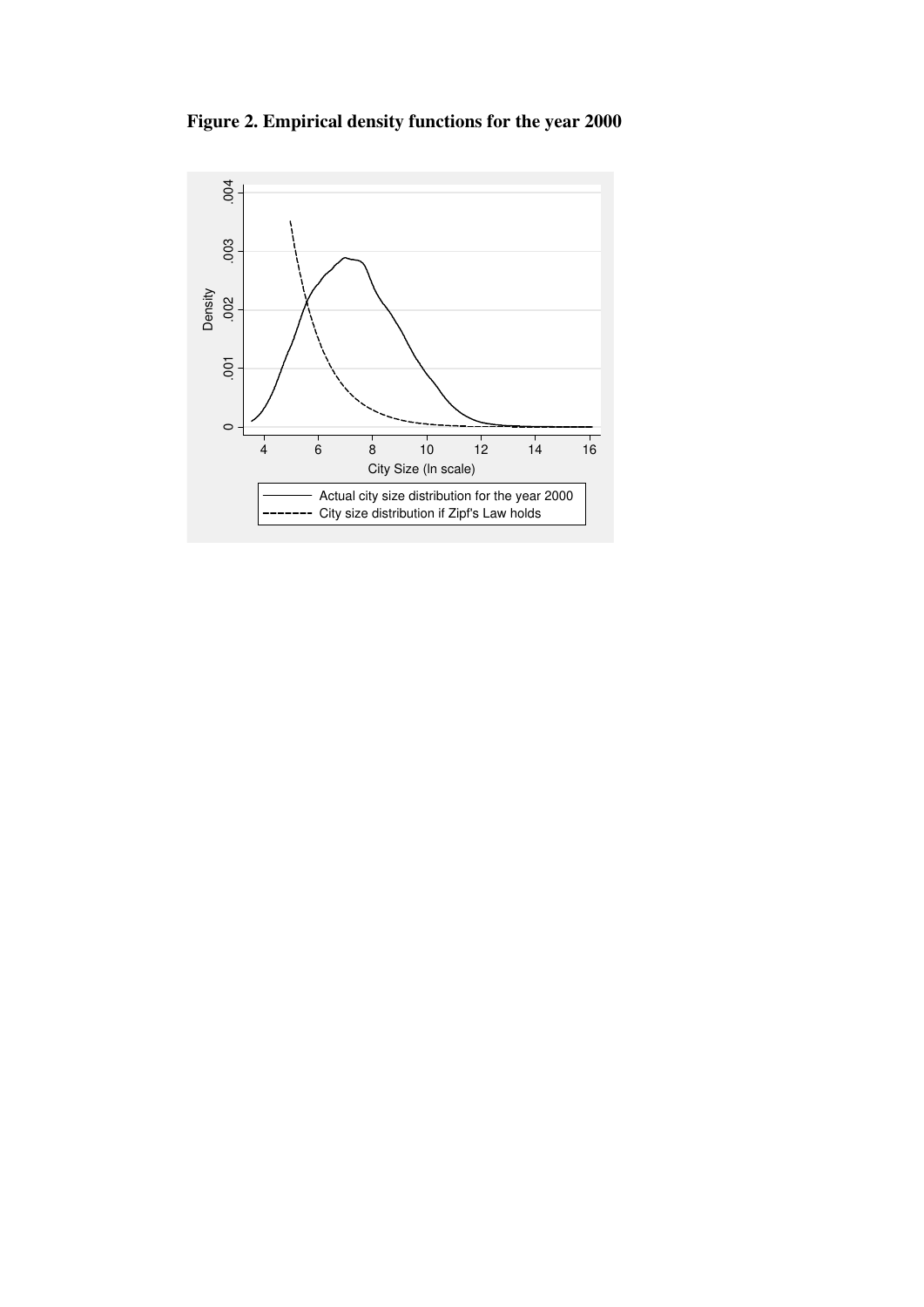**Figure 3. Deviations for the year 2000** 



Note: The figure represents the sample values of  $\ln(S^z/S)$ , calculated by applying equation (3).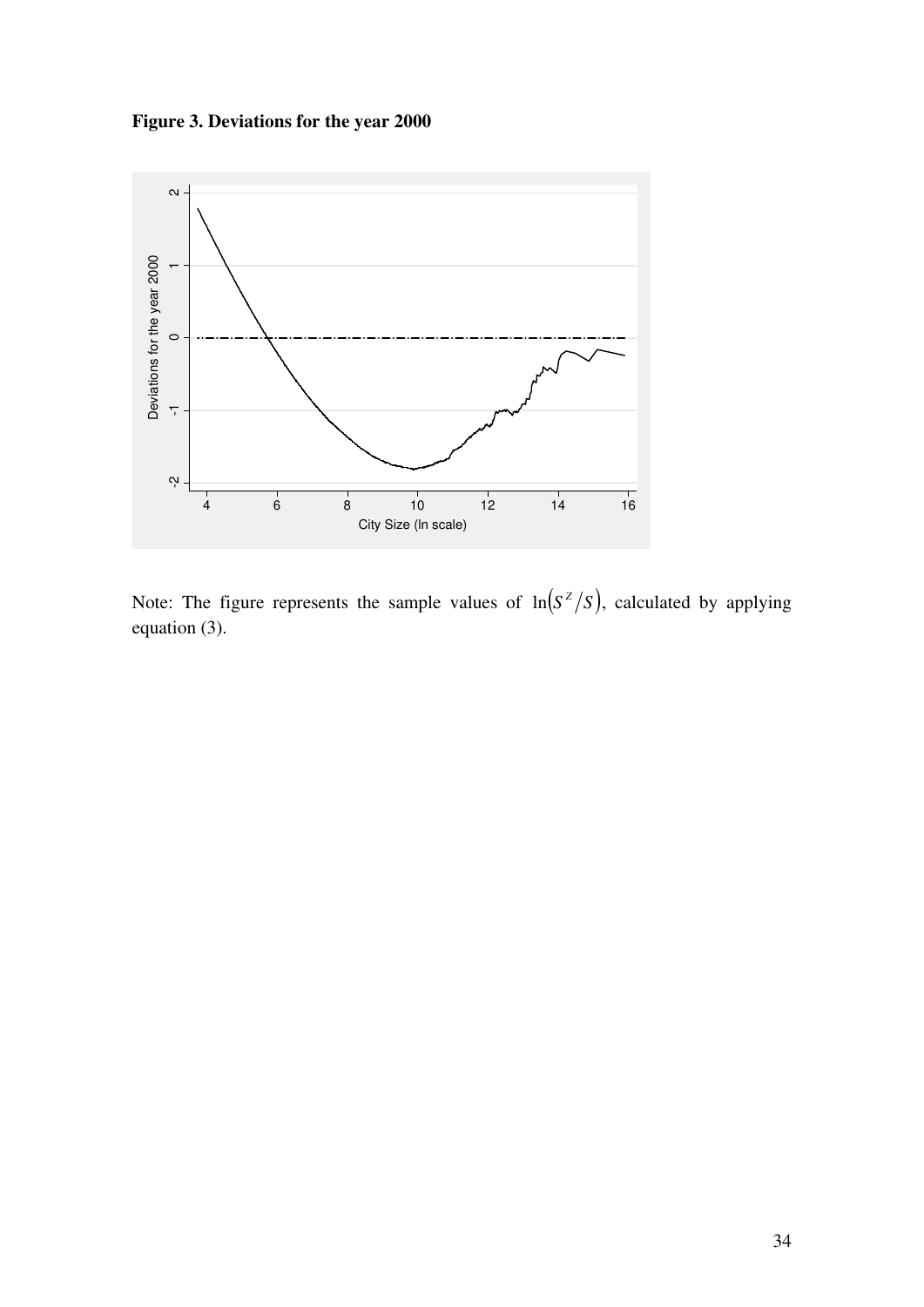

#### **Figure 4. Odds-ratio plot of external local effects variables**

Categories: 1: strong negative deviation (base category), 2: medium negative deviation, 3: weak negative deviation, 4: positive deviation.

Variables: Median: "Total population: Median age", Income: "Log (Per capita income in 1999)", Travel\_time: "Workers 16 years and over who did not work at home: Median travel time to work (in minutes)", Drove: "Percent workers 16 years and over: Car; truck; or van; Drove alone", Transport: "Percent workers 16 years and over: Public transportation", Built: "Percent housing units: Built 1939 or earlier", Mortgage: "Percent owner-occupied housing units with a mortgage; contract to purchase; or similar debt".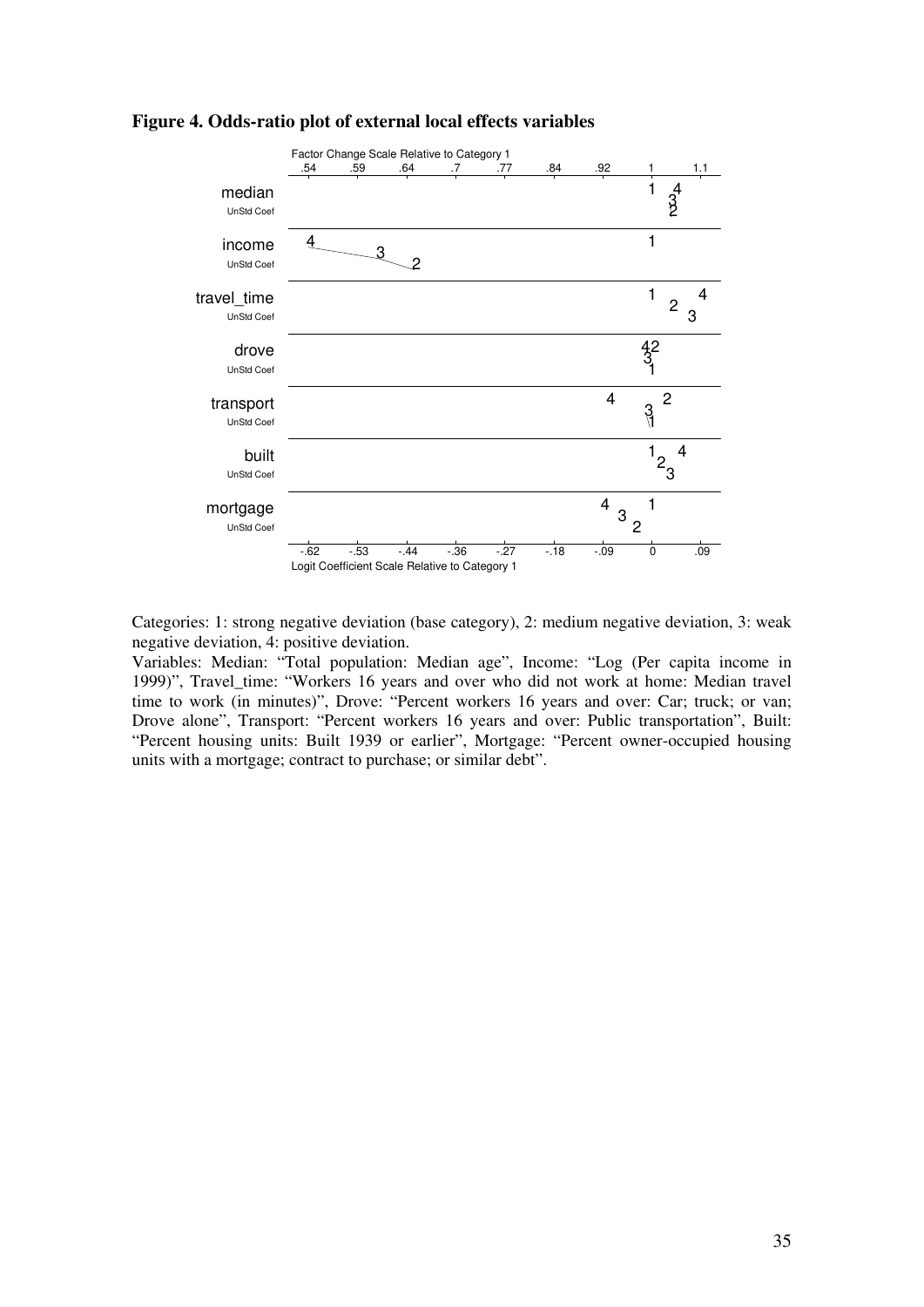#### **Figure 5. Odds-ratio plot of human capital variables**



Categories: 1: strong negative deviation (base category), 2: medium negative deviation, 3: weak negative deviation, 4: positive deviation.

Variables: College: "Percent population 25 years and over: Some college or higher degree", High: "Percent population 25 years and over: High school graduate (includes equivalency) or higher degree".